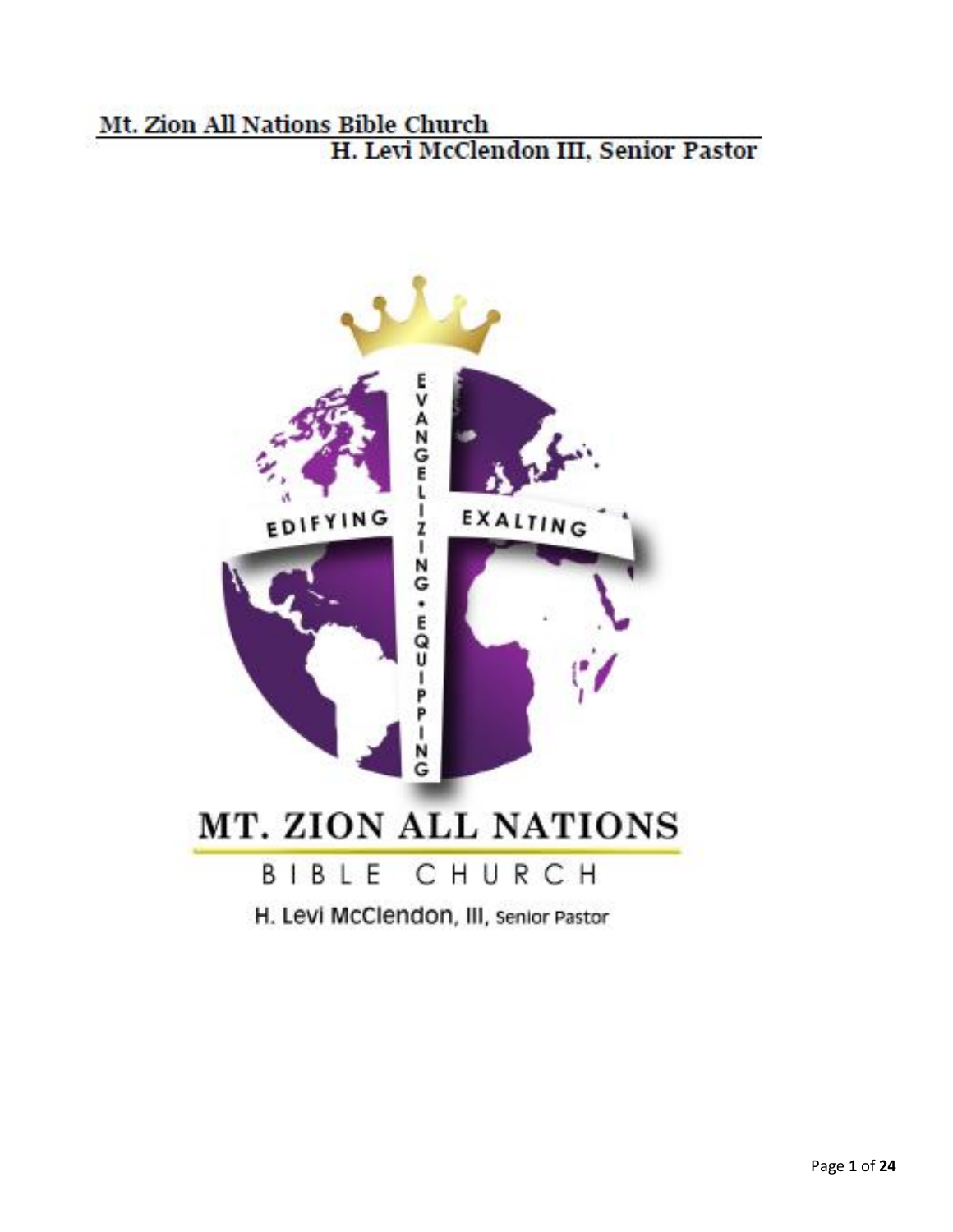# **Table of Contents**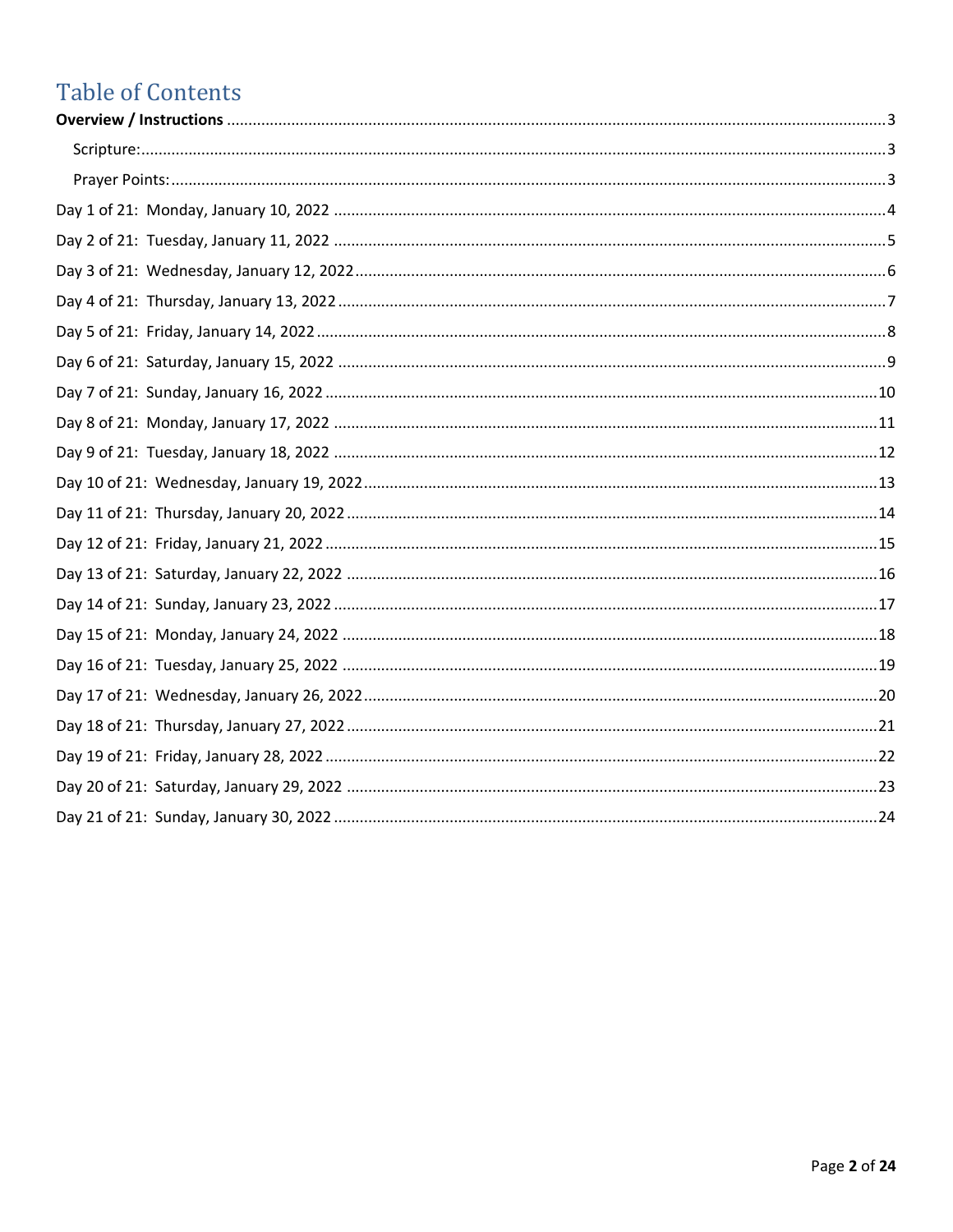#### *Mt. Zion All Nations Bible Church*

#### *21 Day Corporate Fast*

#### *Daniel Fast*

#### **Beginning Sun-up on Monday, January 10, 2022 through Sunday, January 30, 2022**

#### **(ends Sun-up January 31, 2022)**

#### <span id="page-2-0"></span>**Overview / Instructions**

#### <span id="page-2-1"></span>Scripture:

Daniel 10:3 New International Version (NIV)

I ate no choice food; no meat or wine touched my lips; and I used no lotions at all until the three weeks were over.

The Daniel Fast is a fast based on the Biblical book of Daniel. It involves 21 days devoid of animal products and preservatives, and inclusive of fruits, vegetables, whole grains, legumes, nuts, and seeds.

#### **Suggested: Fruit, vegetables, grains, legumes, nuts, seeds, water, and seasonings**

**Suggested to Avoid: All meats and animal products, all dairy products, all sweeteners, all refined and processed foods, deep fried foods, solid fats, coffee, tea, carbonated beverages, and alcohol** 

#### <span id="page-2-2"></span>Prayer Points:

- **1. We fast and pray for Unity among the body of believers:** Psalm 133:1, I Corinthians 12:12, Ephesians 4:2-4
- **2. We fast and pray for healing & deliverance:** Jeremiah 8:22, James 6:14:16, Psalm 3:7-8
- **3. We fast and pray for insight and wisdom:** James 5:1, Proverbs 1:1-3, Psalm 111:10
- **4. We fast and pray for surrendering to The Lords will and way individually and corporately:** Isaiah 55:8-9, Proverbs 3:5-6, Ephesians 5:17, Psalm 138:8, Philippians 2:13
- **5. We fast and pray for our Youth:** Jeremiah 29:11-14, Isaiah 54:13, Ecclesiastes 12:1, Proverbs 22:6
- **6. We fast and pray for our Pastor and Family:** Hebrews 13:7, Hebrews 13:17, Isaiah 54:17
- **7. We fast and pray for the Lost:** Romans 10:1, I Timothy 2:1-6, 2 Peter 3:9

**\***We are also reading corporately a 21-day devotional along with our daily bible readings. **This devotional can also be found on the YouVersion Bible App. Search Plans for "21 Of Seeking Him".**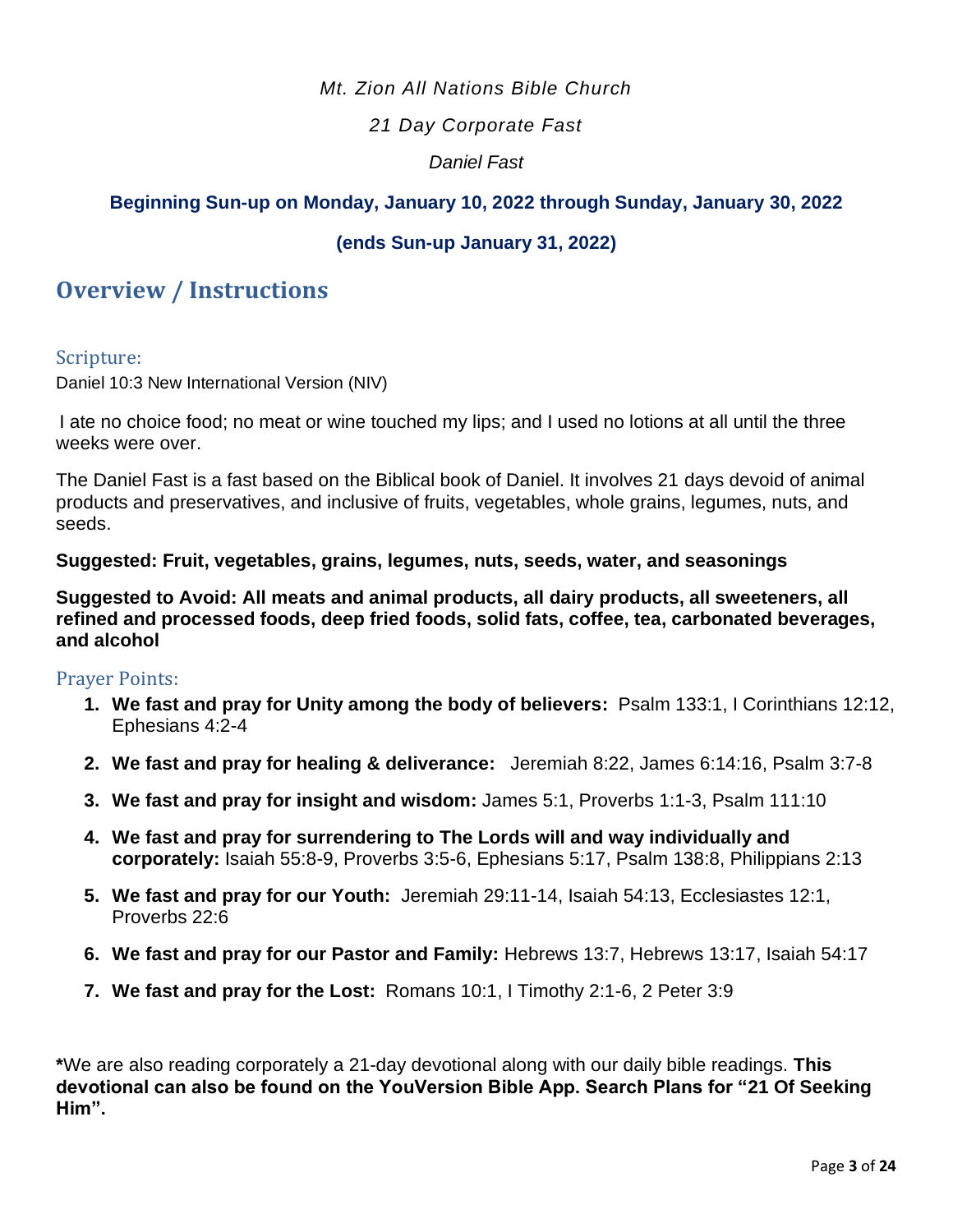<span id="page-3-0"></span>This day's reading:

- [Mark 9:29](https://my.bible.com/bible/1/MRK.9.29)
- [Proverbs 4:23](https://my.bible.com/bible/1/PRO.4.23)
- [Mark 3:14](https://my.bible.com/bible/1/MRK.3.14)
- [Matthew 6:5-18](https://my.bible.com/bible/1/MAT.6.5-18)

**Devotional** 

The Start of a Journey.

Fasting has, throughout the Bible, been linked with an extra dimension of power. Whether it was Daniel in the Old Testament or the disciples in the New Testament, they were all aware of the power of fasting.

The temptation can be that the focus is just what fasting does through or around us and to lose track of what it does in and to us. A key verse in the Bible is Proverbs 4:23, "Above all else, guard your heart, for everything you do flows from it."

God always works from the inside out and He is never just after our deeds and what we can DO for Him. He is after our hearts and what we can BE. What we do comes out who we are.

Therefore, when He teaches us about prayer and fasting, Jesus reminds people not to do it for the approval of man, but in secret for the acceptance of God. Fasting is not so we can get more of God; we fast so God can get more of us.

*Jesus, as I start this fast, help me to do it from a heart that wishes to know you better, rather than just*  for what you can do for me. I want to finish this journey more in love with you than when I started. *Amen.*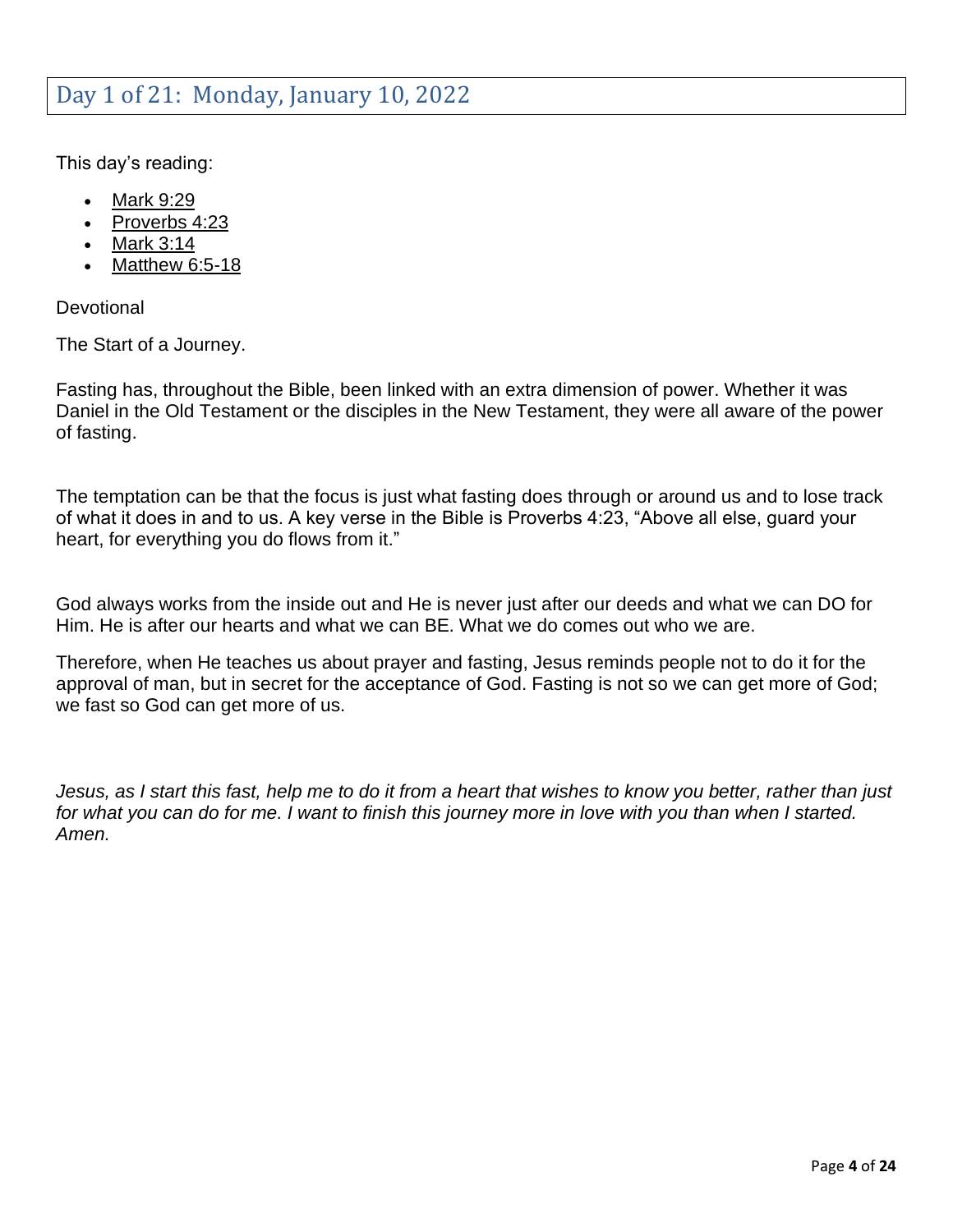### <span id="page-4-0"></span>Day 2 of 21: Tuesday, January 11, 2022

This day's reading:

- [Isaiah 58:3-12](https://my.bible.com/bible/1/ISA.58.3-12)
- [Philippians 2:12-13](https://my.bible.com/bible/1/PHP.2.12-13)
- [Proverbs 4:23](https://my.bible.com/bible/1/PRO.4.23)
- [Psalm 139:23-24](https://my.bible.com/bible/1/PSA.139.23-24)

#### **Devotional**

Fasting or Food Fight?

Whenever people talk about fasting, the debate often comes up about what you can fast and whether it's even necessary. Then at some point, Isaiah 58:6 often gets quoted, which says:

"This is the kind of fast day I'm after:

to break the chains of injustice,

get rid of exploitation in the workplace,

free the oppressed,

cancel debts." (Isaiah 58:6 MSG)

But this passage doesn't talk about not fasting, but the fact that people have totally missed the point of fasting. Fasting (and any spiritual discipline for that matter) doesn't exist as a point on a list for us just to check off once done. It's a matter of the heart.

In the verses prior to this, God rebukes them for fasting while arguing. "The moment you stop fasting," He says, "You're back at it again. Fighting each other." That's not fasting. That's a diet.

That is why fasting is not just about stopping something (eating, watching TV, having a social media break etc.) but also replacing it with some time of prayer and devotion, where we give space for God's grace to challenge and change us from the inside out.

*Jesus, I want to pray like the Psalmist prayed:*

*"Search me, God, and know my heart;*

*test me and know my anxious thoughts.*

*See if there is any offensive way in me,*

*and lead me in the way everlasting."*

*May you continue to point the things out in my heart that is not reflecting your best for me. Amen.*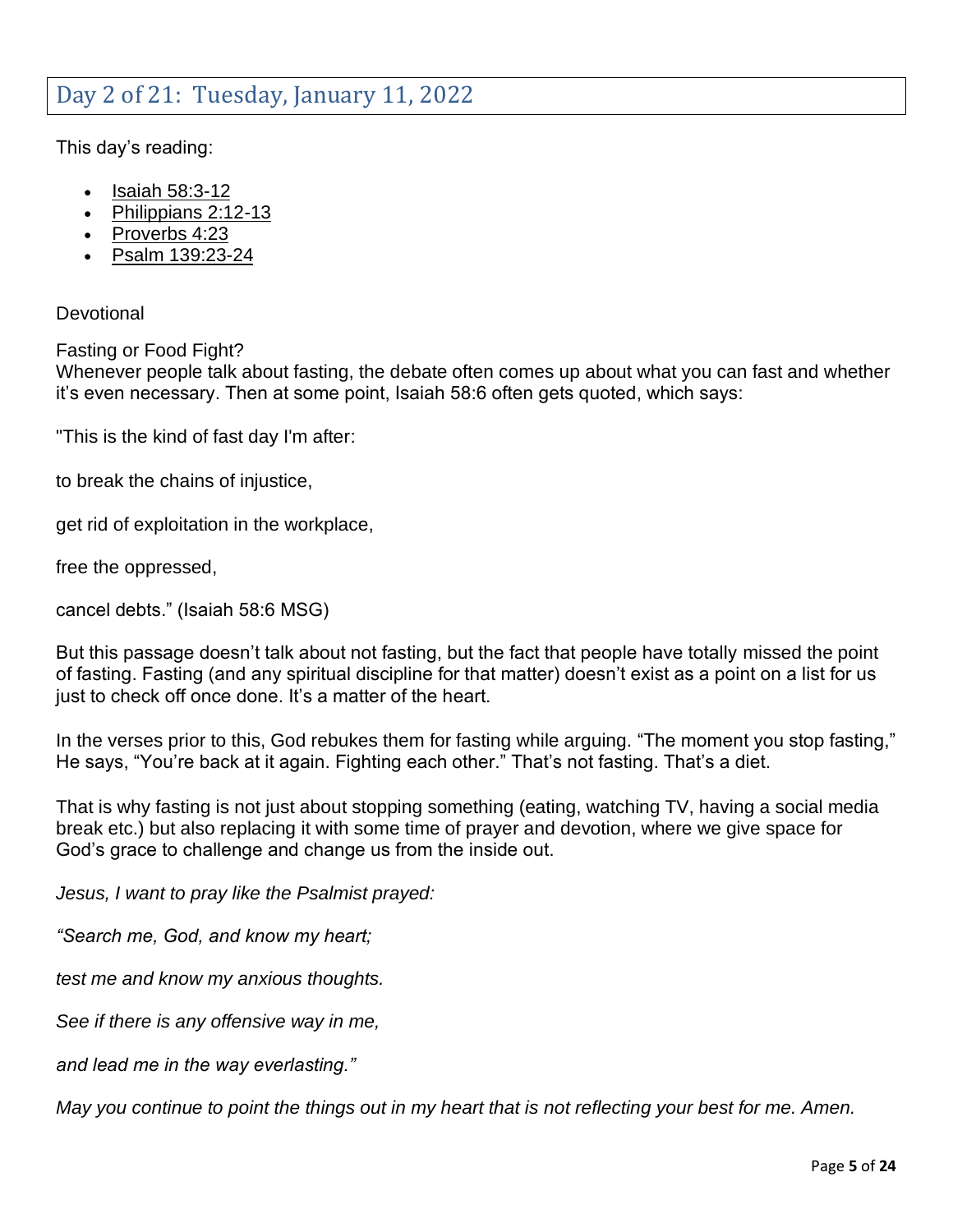<span id="page-5-0"></span>This day's reading:

- [Matthew 5:21-22](https://my.bible.com/bible/1/MAT.5.21-22)
- [Proverbs 4:23](https://my.bible.com/bible/1/PRO.4.23)

**Devotional** 

About the Food and Not About the Food.

When Jesus stood on the hillside overlooking the Sea of Galilee, He made a number of statements that included the words, "You have heard it said... but I say". That was not Jesus adding to the Old Testament law but rather, correctly interpreting it, for even in the Law, God required clean hands and pure heart. That was the whole point of Jesus' Sermon on the Mount.

It wasn't just about not doing a certain action, whether it was murder, adultery or divorce. Jesus was pointing out that the issue goes deeper than just avoiding a certain action. It starts with the condition of your heart. So, he went deeper. For example, don't just try and avoid murdering someone. No, deal with the hate you have in your heart towards that person because you will not murder someone that you love.

It all comes down to the condition of your heart. Which brings us back to Proverbs 4:23, "Above all else, guard your heart, for everything you do flows from it."

Jesus wasn't giving us a "naughty deeds checklist" to try and avoid and then a "good deeds checklist" to try and perform. No, it's a heart issue.

When we fast, we say to Jesus, "Jesus, I love you this much. More than I love ..." (Insert whatever you are fasting from). This is also why fasting something that you hardly eat or you don't even enjoy is not really a fast. A fast is about sacrifice. (So no, fasting brussel sprouts doesn't count.)

*Jesus, you have my heart. Even though I sometimes find it hard saying no to what I am fasting, I choose to say no to those things because I want to show you that you mean more to me. Amen.*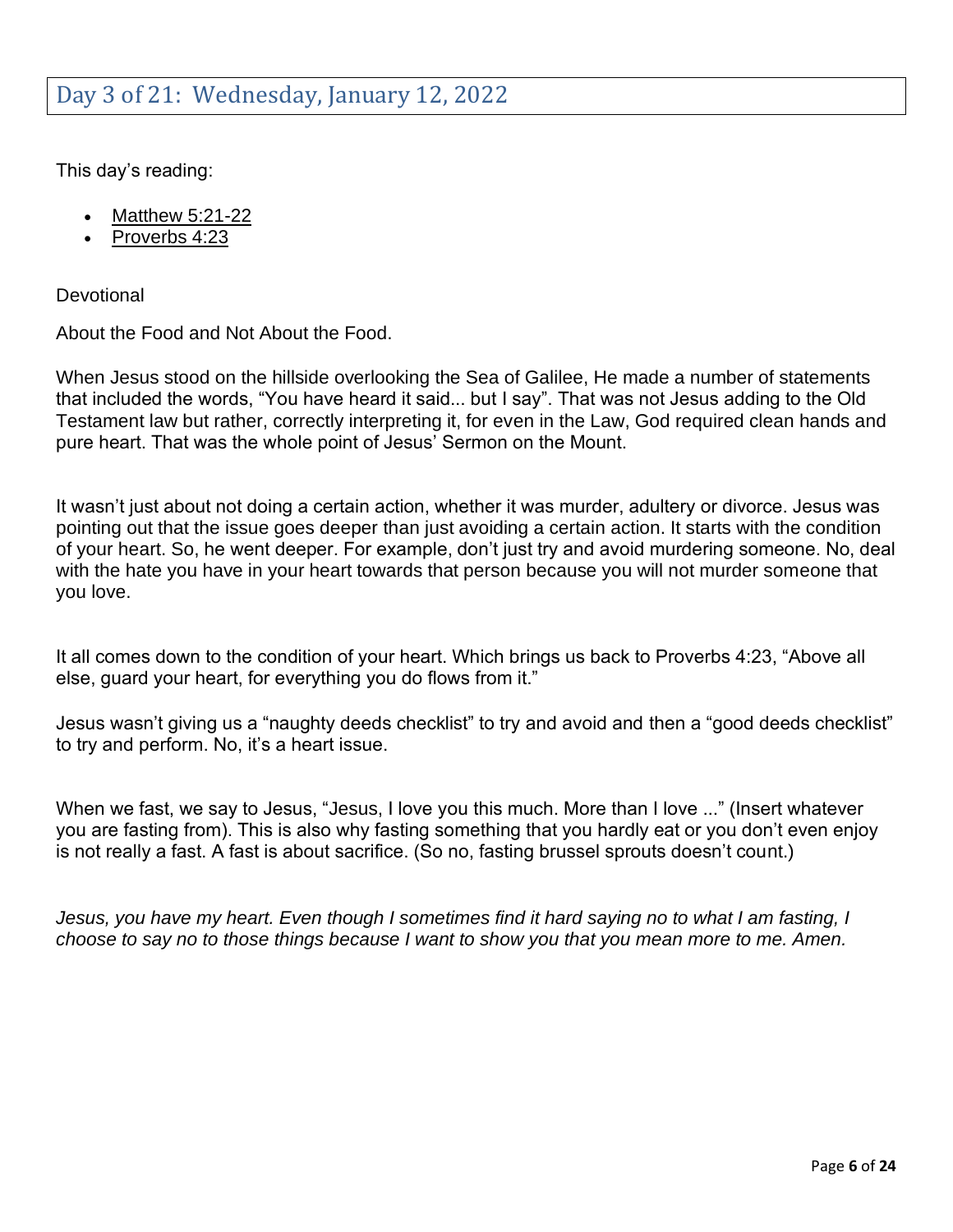### <span id="page-6-0"></span>Day 4 of 21: Thursday, January 13, 2022

This day's reading:

- [1 Corinthians 9:22](https://my.bible.com/bible/1/1CO.9.22)
- [Matthew 16:26](https://my.bible.com/bible/1/MAT.16.26)
- [1 Corinthians 9:24-27](https://my.bible.com/bible/1/1CO.9.24-27)

**Devotional** 

I Am Not an Animal!

Animals are governed by their instincts; humans are governed by our choices. This also means that my feelings and desires are subject to me; I am not subject to my feelings and desires.

In the Apostle Paul's first letter to the Corinthians, he is talking about his desire to see as many people saved as possible. But as Jesus said in Matthew 16:26, "What good will it be for someone to gain the whole world, yet forfeit their soul? Or what can anyone give in exchange for their soul?" Then Paul also realizes that he cannot just be telling everyone about Jesus but not pursuing Jesus himself, so he goes on and says:

#### 1 Corinthians 9:24-27 (NIV)

Do you not know that in a race all the runners run, but only one gets the prize? Run in such a way as to get the prize. Everyone who competes in the games goes into strict training. They do it to get a crown that will not last, but we do it to get a crown that will last forever. Therefore, I do not run like someone running aimlessly; I do not fight like a boxer beating the air. No, I strike a blow to my body and make it my slave so that after I have preached to others, I myself will not be disqualified for the prize.

In "striking a blow to his body," Paul is saying that he will take control of his body and not the other way around. We live in a world that says, "If it feels good, do it!" Paul, however, draws a comparison with the athletes, who because of their goal of becoming number one in a race, choose to live disciplined even when it doesn't feel good.

Let's not kid ourselves; fasting doesn't feel good. But the pleasure of knowing that I'm in control of my feelings is so much better than any passing craving.

*Jesus, I pray that my YES to you will always govern my daily choices. As I fast, I want to grow in my ability to not just live according to my feelings and desires, but by my convictions. Thank you for strengthening me! Amen.*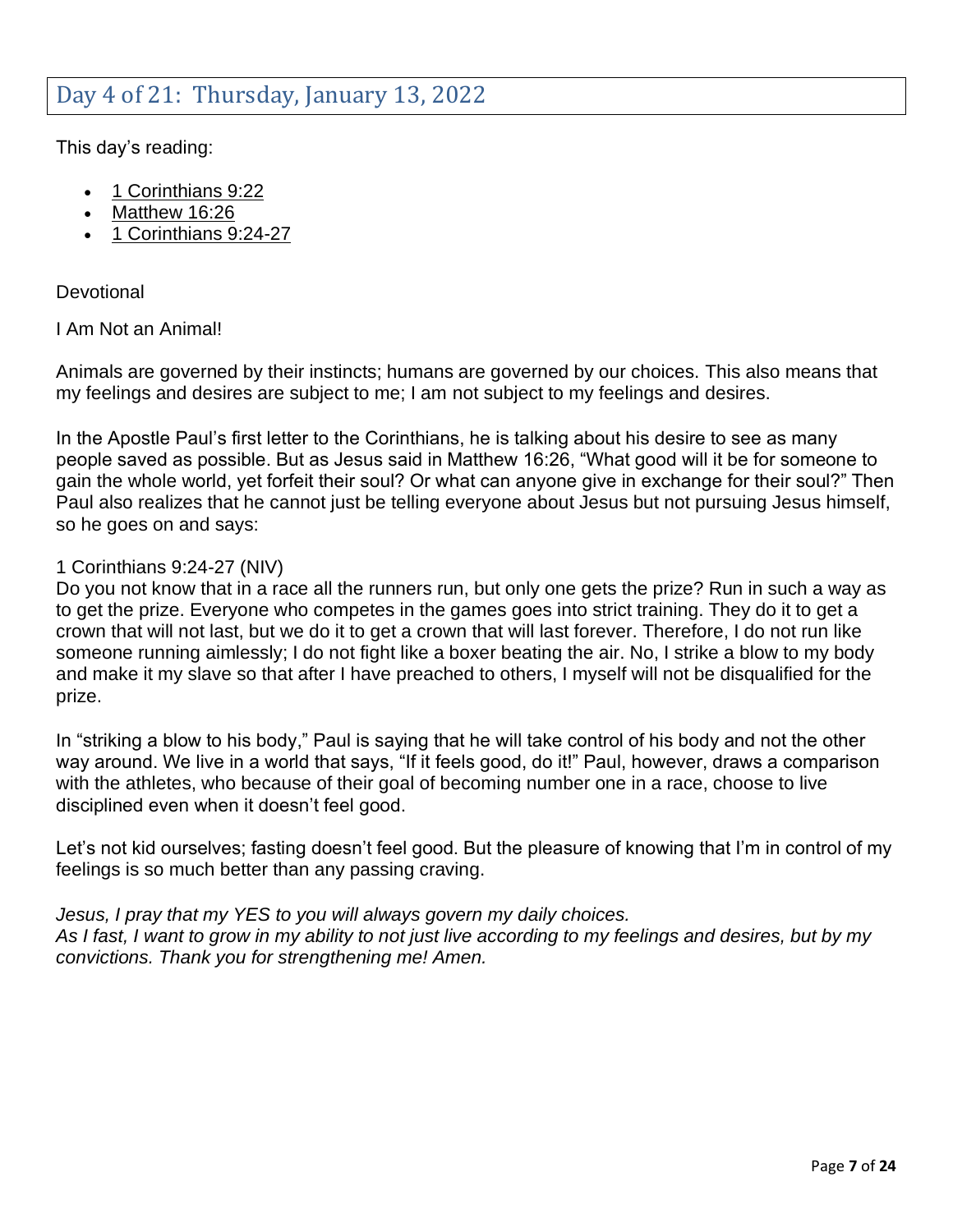### <span id="page-7-0"></span>Day 5 of 21: Friday, January 14, 2022

This day's reading:

- [Matthew 5:37](https://my.bible.com/bible/1/MAT.5.37)
- [Proverbs 4:23](https://my.bible.com/bible/1/PRO.4.23)

**Devotional** 

Grow your NO and Bless your YES.

If muscles are not worked out, they will not grow stronger. In fact, they will become weaker. All of us have a "NO muscle". It's the power of choice we exercise whenever we choose what to do or not do.

Humans are not animals that are the end product of an evolutionary chain of events. We are created beings, created on purpose for a purpose. That also means, that unlike animals, we don't operate by instincts. Animals don't make choices in general but are governed by their instincts. Hungry? Eat! Scared? Run! Threatened? Fight! Mating season?! Well... you get the point! :)

As humans, we make choices based on our values. The problem occurs when we don't grow our "NO muscle". When we don't learn to say no, we say yes to everything or just to too many things, which weakens our "yes". In the long run, it makes us unable to fulfil all the commitments we have said yes to and in the worst case, it can destroy us, as we are unable to say no, even to habits and choices that are destructive to our soul, spirit and body.

Jesus said in His Sermon on the Mount, "Let your 'yes' be a 'yes' and your 'no' a 'no'". And as you grow your NO, you bless your YES. When we fast, we exercise our "no muscle" and remind ourselves that our feelings and desires are subject to us; we are not subject to our feelings and desires.

*Jesus, help me become stronger in saying yes and no to the right things. Give me wisdom to discern between them and the courage to follow through on them. Amen.*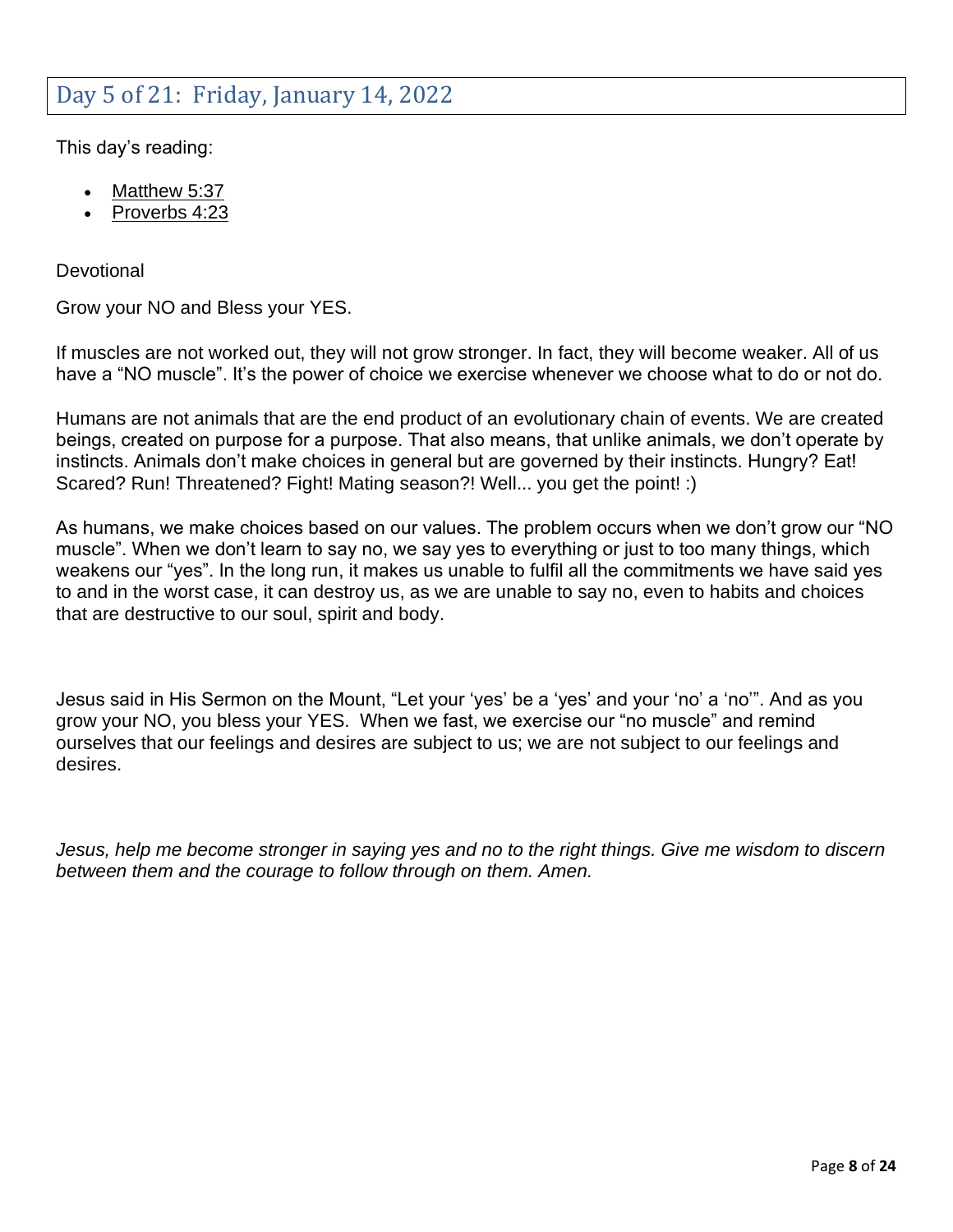### <span id="page-8-0"></span>Day 6 of 21: Saturday, January 15, 2022

This day's reading:

- [Zechariah 4:6](https://my.bible.com/bible/1/ZEC.4.6)
- [Romans 7:15-25](https://my.bible.com/bible/1/ROM.7.15-25)

**Devotional** 

Say No to Say Yes.

We cannot always, through our own power and ability, do what is right. Sometimes we find it hard or even impossible to forgive, to leave a dark experience behind or to not let negative thoughts rule our mind. We try, fight and stretch ourselves to the maximum but fail over and over again. So frustrating, isn't it?! What's the answer? Yes, you got it: fasting!

Fasting is refraining from food for a spiritual reason. When we fast from something we need, we turn our attention towards God in a special way. The result is that God releases His power in our lives in a fresh and powerful way, and we receive strength to say yes! Yes, to His word, will, plans and ways for our lives as individuals and as a church. As part of this fast, let's decide to say no to food and seek Him with all our hearts, so we can be able to say YES!

*Father, today I say no to food because I hunger for you. I open up my heart and receive your power to say yes to what pleases you. In Jesus' name, amen.*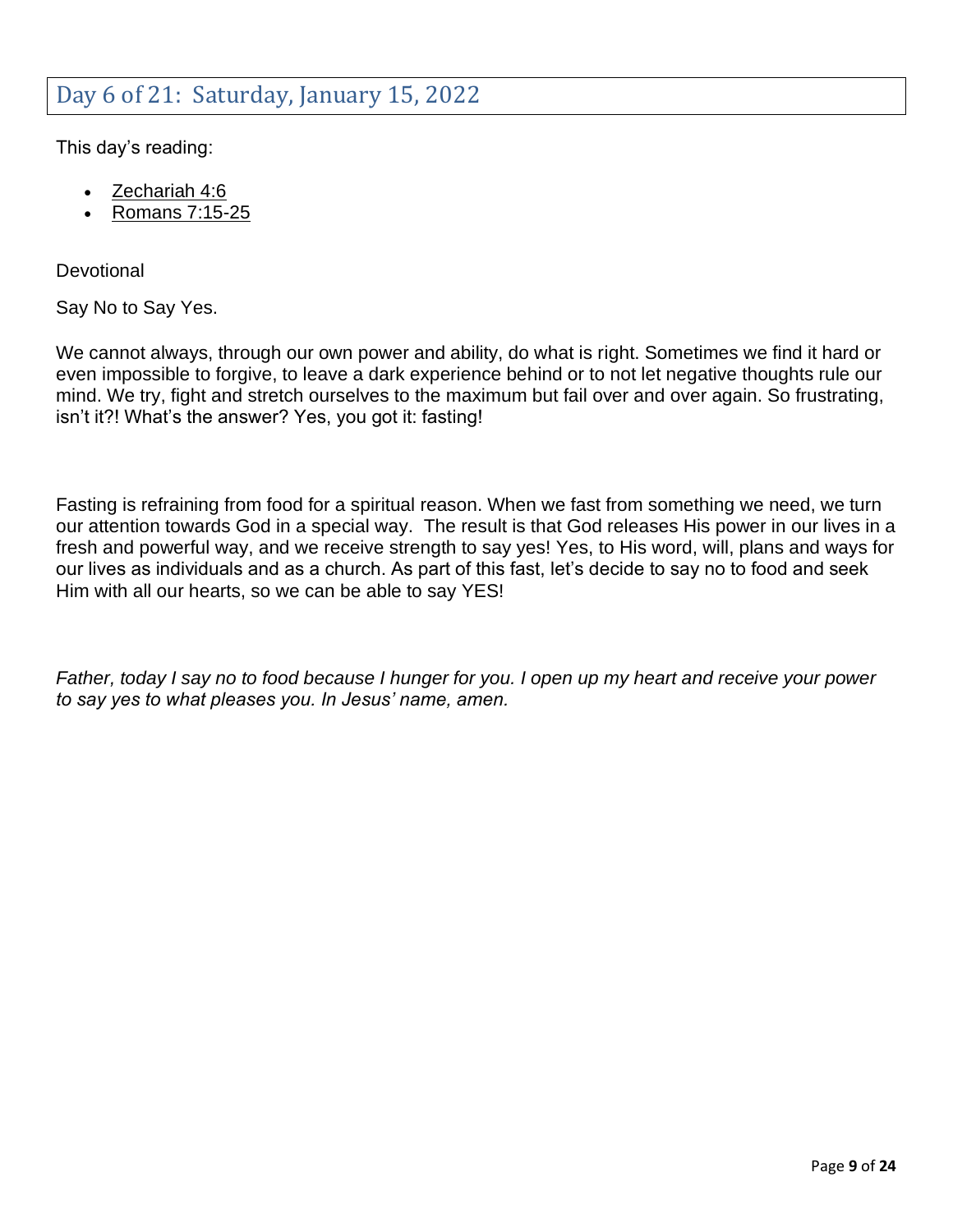### <span id="page-9-0"></span>Day 7 of 21: Sunday, January 16, 2022

This day's reading:

- [Romans 3:23](https://my.bible.com/bible/1/ROM.3.23)
- [Galatians 2:20](https://my.bible.com/bible/1/GAL.2.20)
- [Jeremiah 17:9-10](https://my.bible.com/bible/1/JER.17.9-10)

**Devotional** 

Self-help is a Contradiction.

The self-help industry is a multi-billion dollar industry! The idea of it is that you can help yourself. A lot of this comes down to a humanistic belief that deep down, humans are good. If that is the case, then surely anything bad in us is someone else's fault or we can help ourselves out of whatever issue we face.

The problem though is that "all have sinned and fallen short of the glory of God". Yes, we were created in the image of God, but every time we make a choice based on what "self" wants, we move further and further away from the original design. Sin dehumanizes us.

The only self-help we need is help to deal with our "self". Our "self" is what gets us into trouble and limits us. Anything with "self" attached to it is ultimately limited, whether it's our confidence, speech, or anything else.

Fasting says that our trust is in Jesus. It's only Jesus who can redeem our "self" and only Jesus who can change our hearts with all its desires and wants.

As we give up our "needs" through fasting, we slowly realize that they weren't needs but merely "wants". And in that place, where Jesus is all you have, we realize that Jesus is all we need!

*Jesus, I recognize that my self is what gets me into trouble again and again. I choose to put my 'self' aside in order to focus on you. You are what I need and as I give up on what I want, I pray that you will continue to change my heart until what I need is all I want. Amen.*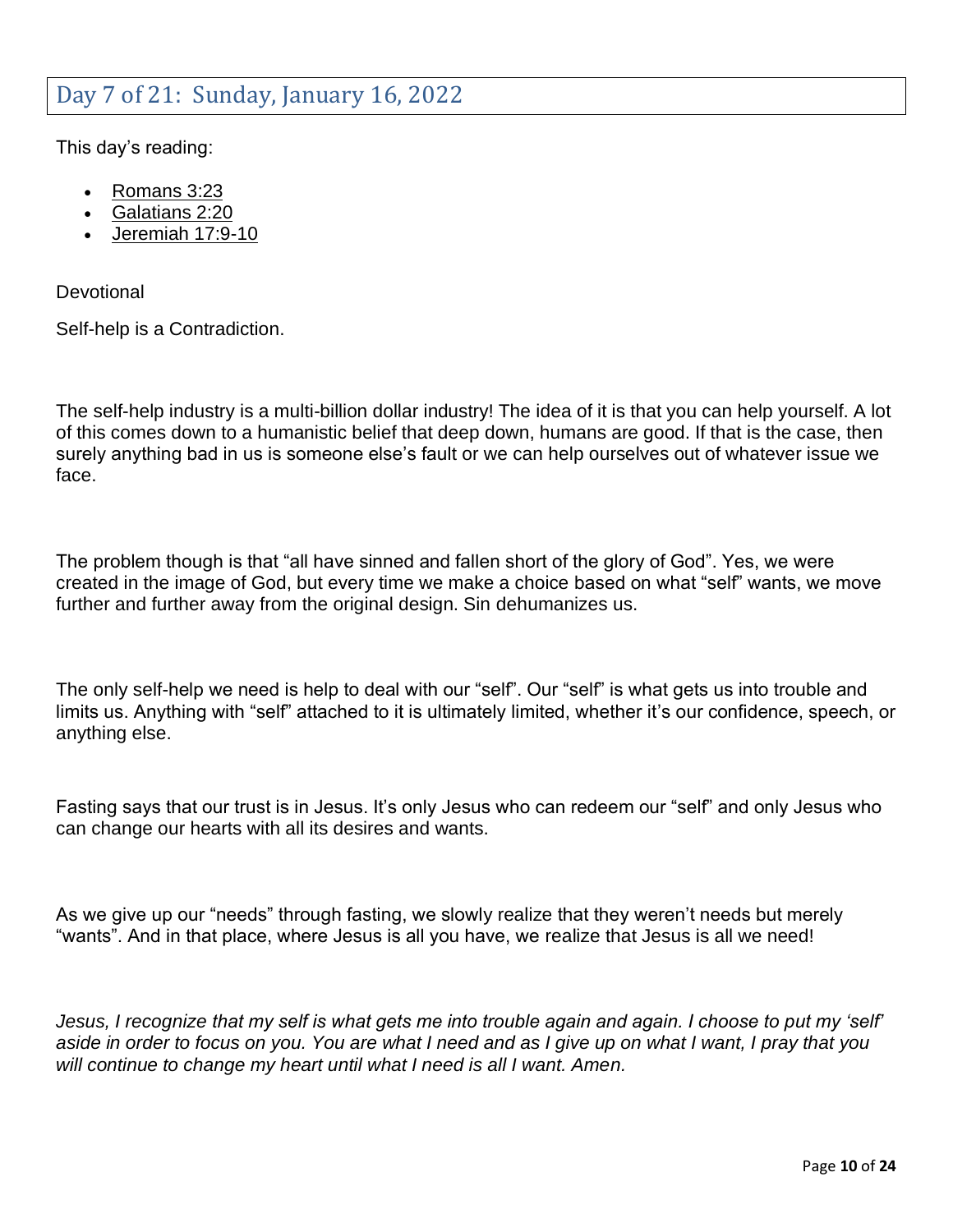### <span id="page-10-0"></span>Day 8 of 21: Monday, January 17, 2022

This day's reading:

- [Romans 12:2](https://my.bible.com/bible/1/ROM.12.2)
- [Proverbs 3:5-6](https://my.bible.com/bible/1/PRO.3.5-6)

**Devotional** 

Renewal and Transformation.

"How are you doing?" A question so many of us get asked on a daily basis. What's amazing is that we serve a God who sees every single detail of our lives that perhaps we are not showing to others and still He loves us with an unconditional love.

We have an opportunity to allow Him into the deepest parts of our heart and mind, for Him to do a transformational work within us. Where perhaps in our own efforts we are unable to see a way out of a bad habit or bad thinking, we can allow His Holy Spirit to renew our mind.

The word renew means:

Give fresh life or strength to, revive, regenerate, revitalize, reinvigorate, restore, breathe new life into, resurrect, resuscitate, awaken!

The process of your mind's renewal takes intentional effort, by choosing to wash your mind in God's Word and truth, but its rewards are life and peace!

*Jesus, I thank you for your unconditional love towards me. I allow you to renew my mind and give fresh strength to my life. Amen.*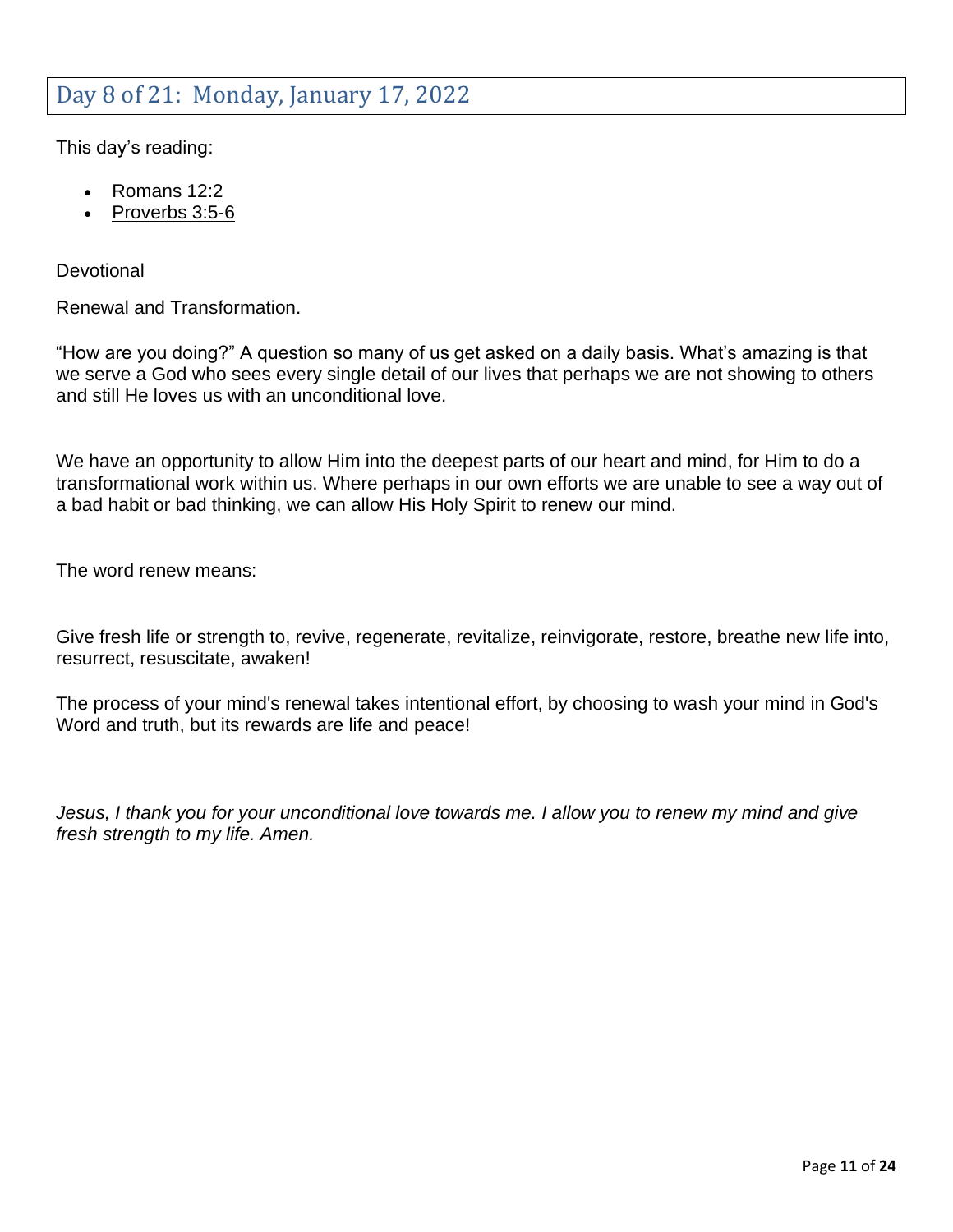#### <span id="page-11-0"></span>Day 9 of 21: Tuesday, January 18, 2022

This day's reading:

- [John 10:14-15](https://my.bible.com/bible/1/JHN.10.14-15)
- [John 10:27](https://my.bible.com/bible/1/JHN.10.27)

**Devotional** 

Tuning In to His Voice.

I remember one time when my husband and I were out shopping at a department store with our children. As we were getting ready to leave, I realized that our daughter was not standing with us. I felt my heart beat faster as it dawned on me that I did not know where one of my children was. We retraced our steps and went back to all the spots where we had been, desperately hoping that we would find her.

Suddenly, in the midst of the loud chaos of crowds of shoppers, I heard the very distinct sound of my daughter humming. I spun around and there she was, wandering around the racks of clothing, humming to herself. It amazed me that in the midst of so much noise, I still heard and recognized the sound of my daughter's voice.

Jesus, throughout the gospels, describes Himself as the shepherd and His followers as His sheep. He states that their relationship is so close that the sheep recognize His voice and listen to it. The spiritual practice of fasting is so vital to our spiritual growth, yet is often the most neglected in our busy western society. Fasting enables us to tune out the world's noise so that we can tune in to God's voice.

*Heavenly Father, I want to deepen our relationship and experience hearing your voice in my life. As I fast, please speak to me and help me to be in tune with what you say to me. In Jesus' name, amen.*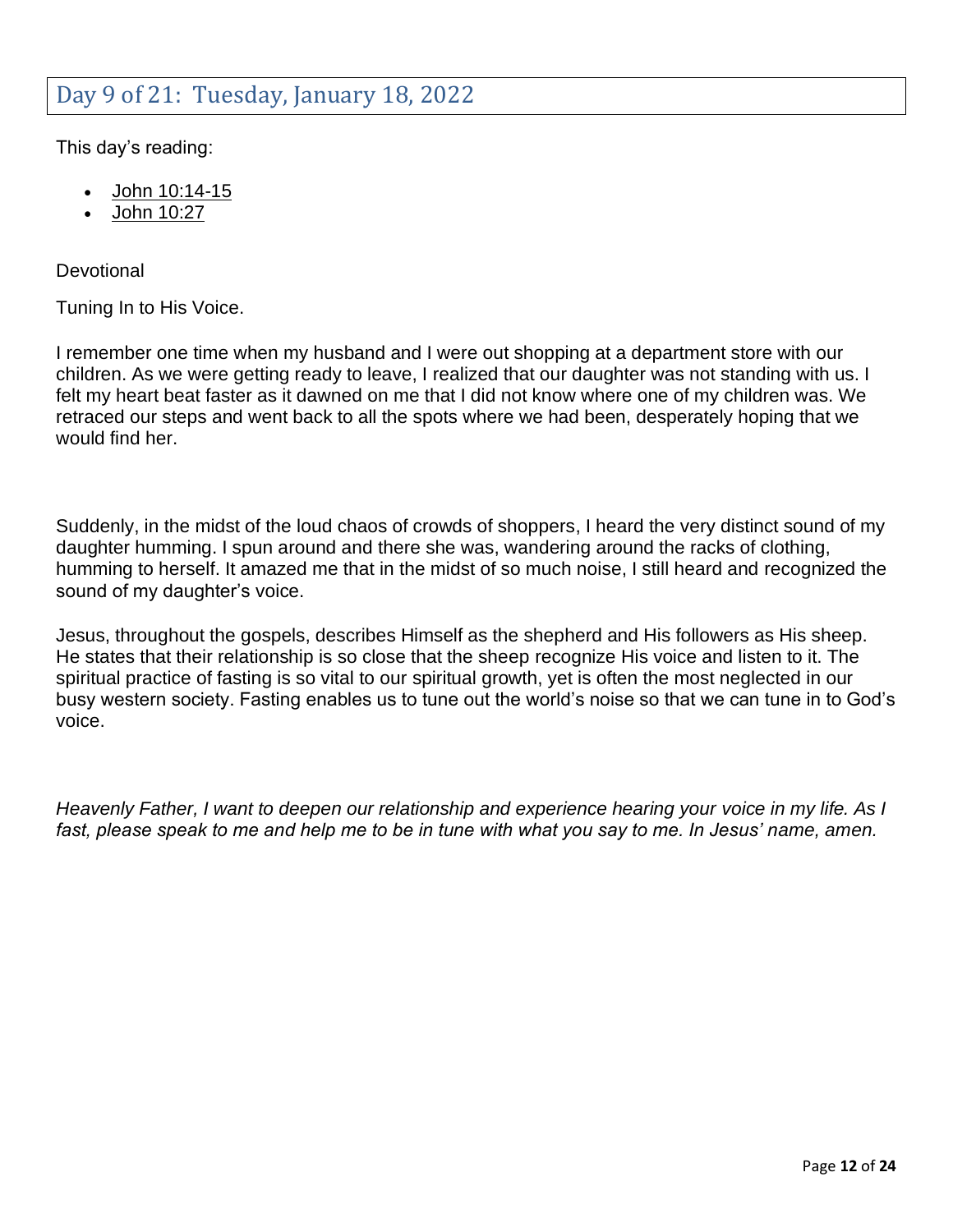## <span id="page-12-0"></span>Day 10 of 21: Wednesday, January 19, 2022

This day's reading:

• [1 Kings 19:11-12](https://my.bible.com/bible/1/1KI.19.11-12)

**Devotional** 

The Still Small Voice.

In the Old Testament book of 1 Kings, we read how the prophet Elijah, having fled from King Ahab and Jezebel, travels 40 days to Mount Sinai. It is here that Elijah has a powerful encounter with the Lord in the midst of his depression, fear and despair.

God desired to speak to Elijah. Do you believe that God wants to speak to you, too? What is interesting is that God wasn't to be found in the 'expected' and 'impressive' ways (the strong wind, earthquake or fire). Instead, it was a 'still small voice' that ministered to Elijah.

We often stereotype God and search for Him in the 'big, powerful, loud' ways: church events, conferences, books, and podcasts. All of these are beneficial in our growth as disciples, but our spiritual diet cannot only consist of these things. We need to learn how to hear from God for ourselves—in solitude, when we are not surrounded by the voices of others.

God will not compete with the busyness of and the distractions in your life. Our relationship with our Lord is deepened and strengthened in the pursuit of Him. May this time of prayer and fasting be a holy search for and discovery of His still small voice in our own lives.

*Heavenly Father, Please give me inspiration, clarity and a heightened awareness of your voice in my*  life. I believe that you are a personal God who wants to speak personally to me. In Jesus' name, *amen.*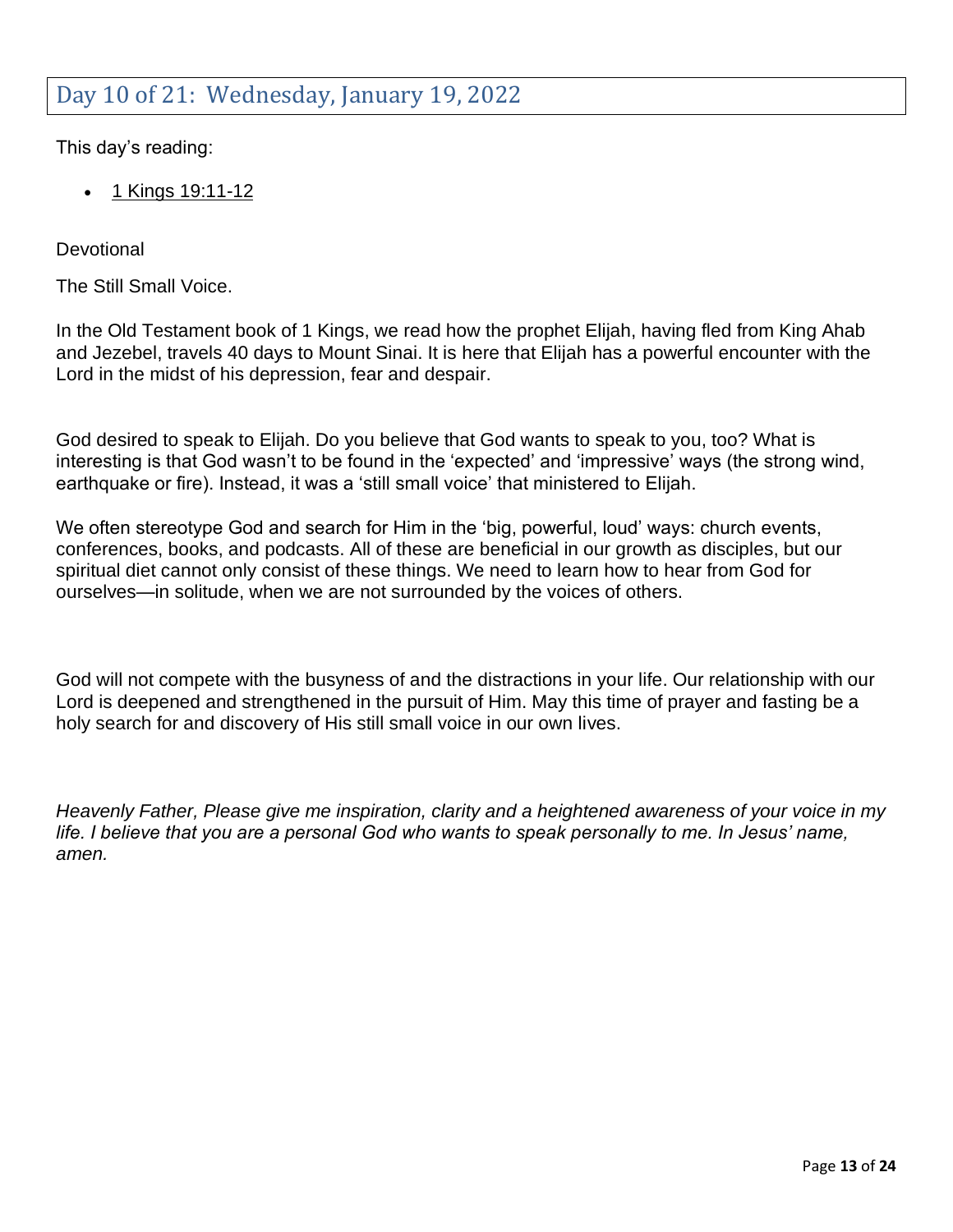### <span id="page-13-0"></span>Day 11 of 21: Thursday, January 20, 2022

This day's reading:

- [Mark 6:30-32](https://my.bible.com/bible/1/MRK.6.30-32)
- [Joshua 1:8](https://my.bible.com/bible/1/JOS.1.8)
- [Psalm 119:27](https://my.bible.com/bible/1/PSA.119.27)

**Devotional** 

Solitude and Meditation.

During this time of fasting, we create more time to spend in prayer and reflection. Prayer connects us to God and requires times of solitude and the meditation of scripture.

Solitude is intentionally setting aside time to be by ourselves: to step away from our daily routines and circumstances in order to speak and listen to our heavenly, eternal Father. Jesus, throughout the gospels, often withdrew to pray. Solitude is not isolation! Wayne Cordeiro, a pastor and author, wrote, 'Solitude is a chosen separation for the refining of your soul. Isolation is what you crave when you neglect the first.'

Meditation is fixing our undivided attention and thoughts on something specific: everything else is zoned out. Our prayer life takes on a whole new dimension when we meditate on scripture. We learn our prayer vocabulary when we immerse ourselves in scripture and speak it out. The Word of God reveals who God is and that informs how we are to pray to Him.

During this time of fasting, create opportunities to pray in solitude and meditate on God's Word.

*Heavenly Father, as I fast, please speak to me powerfully through the bible. Please cause specific verses to stand out to me, which bring direction to different areas of my life. In Jesus' name, amen.*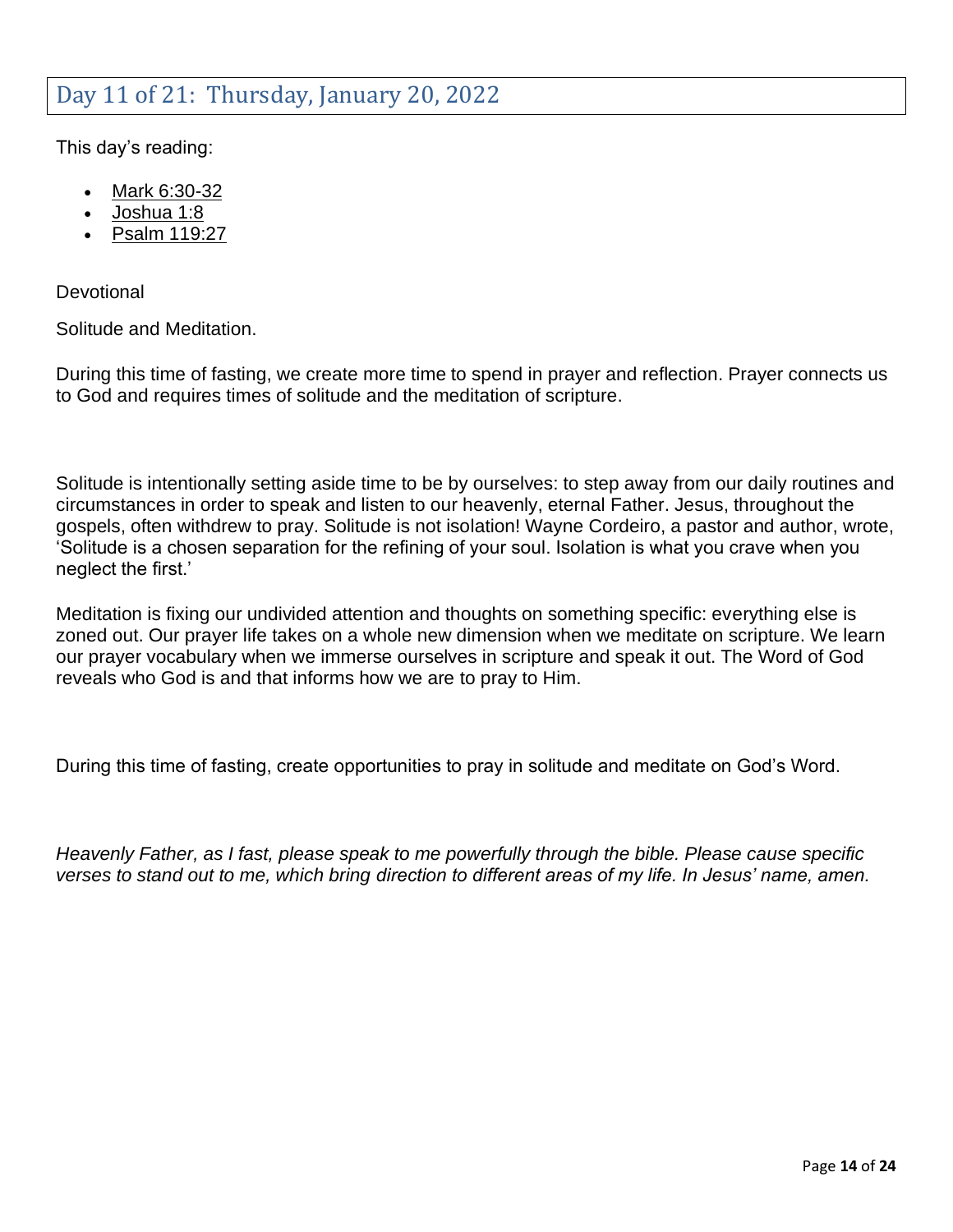### <span id="page-14-0"></span>Day 12 of 21: Friday, January 21, 2022

This day's reading:

- [Matthew 22:36-37](https://my.bible.com/bible/1/MAT.22.36-37)
- [Luke 6:45](https://my.bible.com/bible/1/LUK.6.45)

**Devotional** 

For the Love of Cake.

I love cake! Apparently, I talk a lot about the subject, or so I have been told, by people who make fun of me (I won't name names). That should not surprise me though, as Jesus Himself made it clear in Luke 6:45 that the mouth speaks what the heart is full of. I don't know about you, but I want to make sure that God has my undivided attention. My desire is to love Him with all my heart, soul and mind.

Your heart might not be full of cake, but maybe there are some other things in there that are taking up a bit too much space. The season we are in is a great opportunity to make room in our lives for what God wants to do in us. Let whatever you have chosen to say no to during this fasting period be a reminder to seek God fully, serve Him wholly and to love Him completely.

*Jesus, I want to make room in my life for what you want to do in me and through me. I pray that you will help me to see more of who you are and that you will make me aware of the opportunities you have given me today. Have your way in me. Amen.*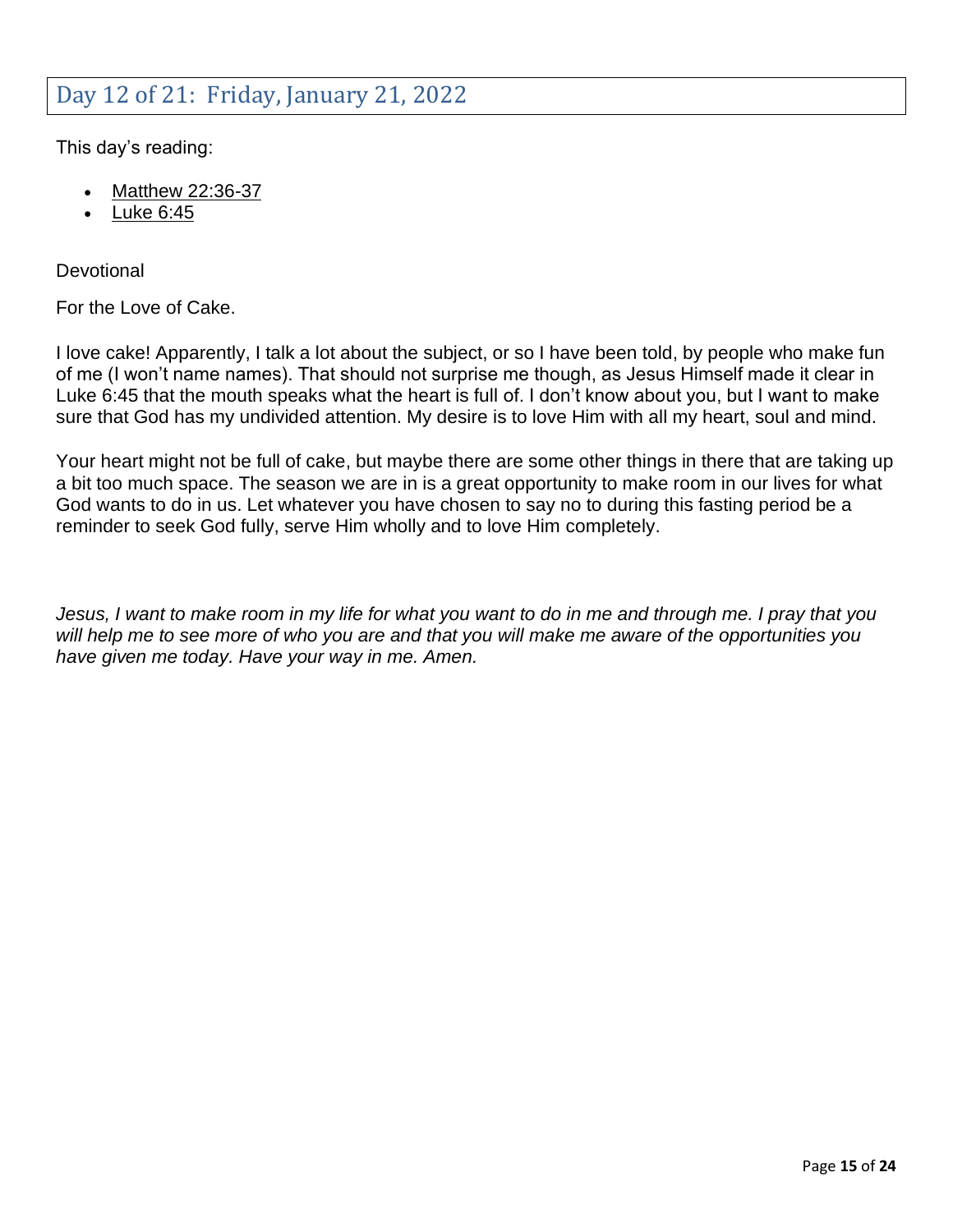### <span id="page-15-0"></span>Day 13 of 21: Saturday, January 22, 2022

This day's reading:

- [Philippians 4:6-8](https://my.bible.com/bible/1/PHP.4.6-8)
- [John 14:27](https://my.bible.com/bible/1/JHN.14.27)

**Devotional** 

Peace.

There can be moments of total chaos in our household, with three kids full of lots of energy and LOTS of words (sometimes all 3 at once talking to me). It can get to a point where I just need some peace!

Sometimes, our understanding of having peace is to run away from situations or circumstances, however, peace that comes from the Holy Spirit is a peace that subdues. It's a peace that can exist in us, despite what's going on around us.

Definition of subdue:

To overcome, quiet, or bring under control (conquer, defeat, overpower, overcome).

What an amazing promise! Peace within us to conquer, defeat and overcome challenging circumstances in our lives. His peace working in and through us in every season of our lives.

*Jesus, help me today to be aware of your peace that is within me. Whatever circumstances I may find myself in today, I know that your peace that surpasses all understanding guards my heart and my mind. Amen.*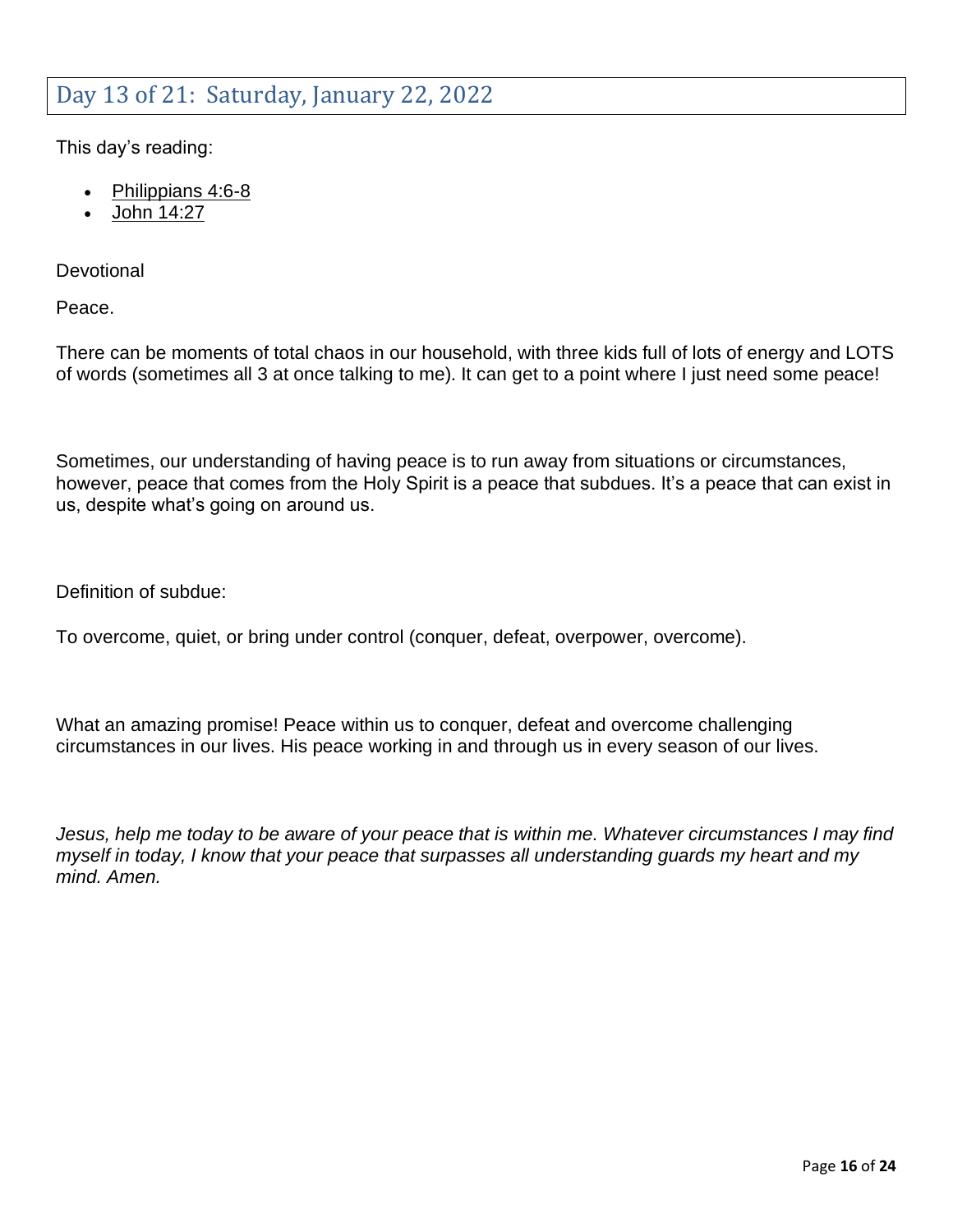#### <span id="page-16-0"></span>Day 14 of 21: Sunday, January 23, 2022

This day's reading:

- [Song of Solomon 2:10-13](https://my.bible.com/bible/1/SNG.2.10-13)
- [Jeremiah 29:13](https://my.bible.com/bible/1/JER.29.13)

**Devotional** 

Come Away With Me.

Busy, busy, busy. Life can be busy. Whether you are a student, a business person, in ministry, or a stay-at-home parent, I think we can all relate to busy. The kids need to be fed, the house needs to be cleaned, we have homework and work, meetings, volunteer activities, sports, and friends and family who want our attention...

A couple of days ago, as I collapsed into bed after a long day, I thought to myself 'at least I remembered to eat today'. It had been one of those days where things outside my control had disrupted my usual routine; an emergency work situation and a fast-approaching project deadline was at the forefront of my mind, and everything else simply had to wait. As I laid in my bed that evening processing the events of the day and celebrating my little victory of remembering to eat, it dawned on me that I had neglected the most important meal of the day; my spiritual meal. I had been too busy to open my Bible, too busy serving Jesus to spend time with Jesus. As guilt crept in, I felt the nudge of the Holy Spirit and I was reminded of a beautiful verse I had read just days prior: "The one I love calls to me… Come away with me!" Song of Songs 2:10.

What I have learned and what I am still learning as I navigate a fast-paced life, is that we always have time for what we deem important; like eating. Even on the busiest of days, I remembered to eat. So, what is important to me? What is important to you? And better yet, what is important to Him? Thankfully, there is no condemnation. He is simply jealous for our attention.

Let this be a day and season where we break with busy, and where we establish a habit to daily respond to His call to come away with Him, to go deeper with Him in the midst of a fast-paced world.

*Jesus, here I am. Thank you for your love and grace. Despite the fact that I often get it wrong, You still forgive me and desire me. Draw me closer to Your heart today. Help me to build healthy routines in the midst of a fast-paced life; I want You to be at the center of all that I am and all that I do. Amen.*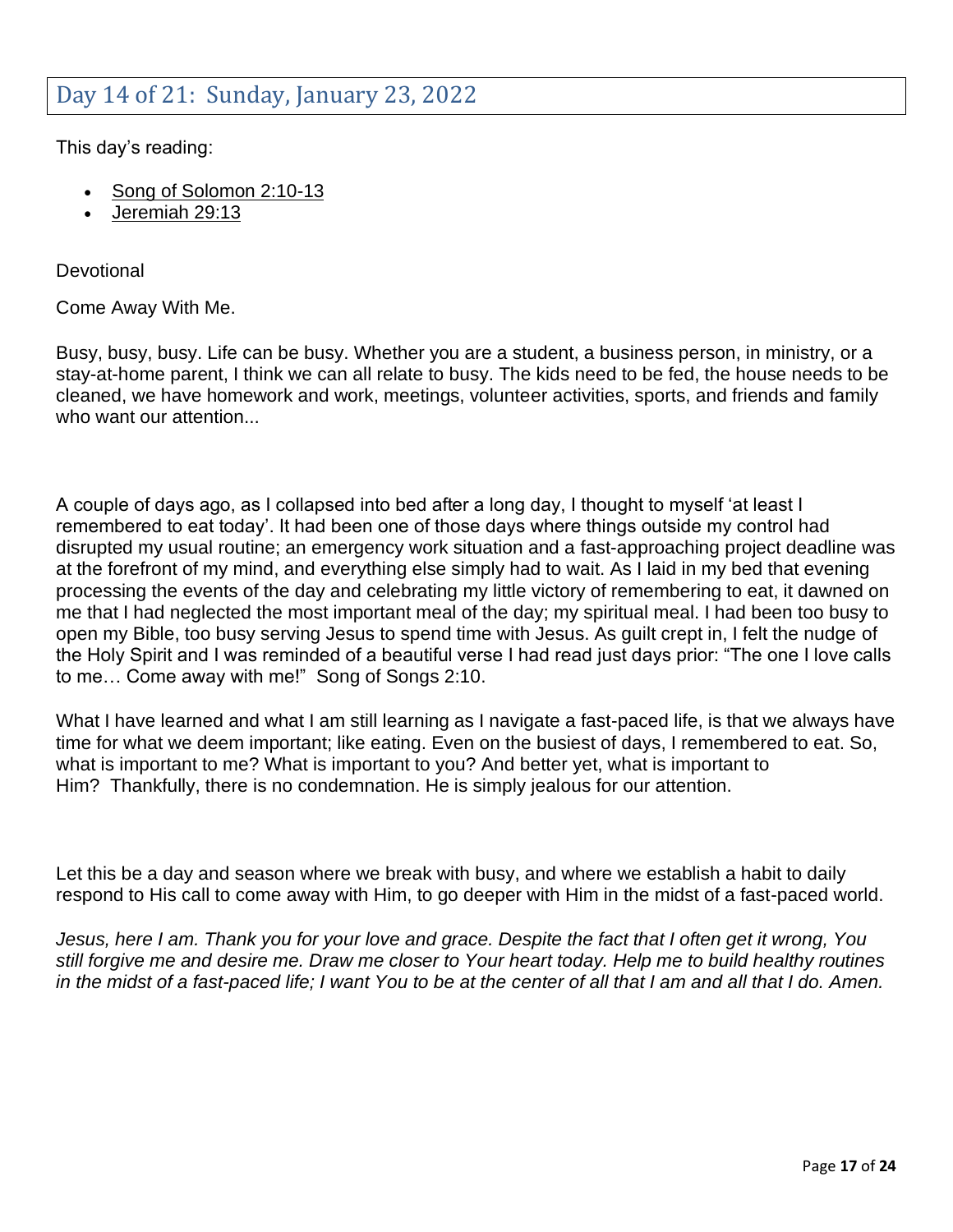### <span id="page-17-0"></span>Day 15 of 21: Monday, January 24, 2022

This day's reading:

- [Matthew 6:31-33](https://my.bible.com/bible/1/MAT.6.31-33)
- [Hebrews 12:2](https://my.bible.com/bible/1/HEB.12.2)
- [1 Peter 5:7](https://my.bible.com/bible/1/1PE.5.7)

**Devotional** 

Pink Elephants.

A few years ago, I was sitting in a class where the professor encouraged us to take 30 seconds to let our minds wander freely. There was only one thing off limits: pink elephants. For the following 30 seconds, one hundred students sat side by side dreaming about pink elephants. Often times, the thing we try the hardest to avoid becomes exactly what we run right into.

In Matthew 6, Jesus commands us not to worry. To be honest, I worry about a lot of things, and in my experience, trying hard not to worry can become very hard work! However, I believe that Jesus addressed the issue precisely because it is something that we struggle with and he wanted to show us that we have an alternative available. Instead of focusing on the things that make us worried, we ought to "seek first His Kingdom".

When we choose to look to our source rather than to our situation, we realize that He is in control and not us. Fasting helps us turn away from the things that usually have our attention in order to seek God. We are not trying to force ourselves to not worry; we are fixing our eyes on our heavenly Father.

*Jesus, I thank you that you are my source. You know what I am worried about today. Help me to shift my focus from my situation to you. I want to seek Your Kingdom first in my life and in my world. Amen.*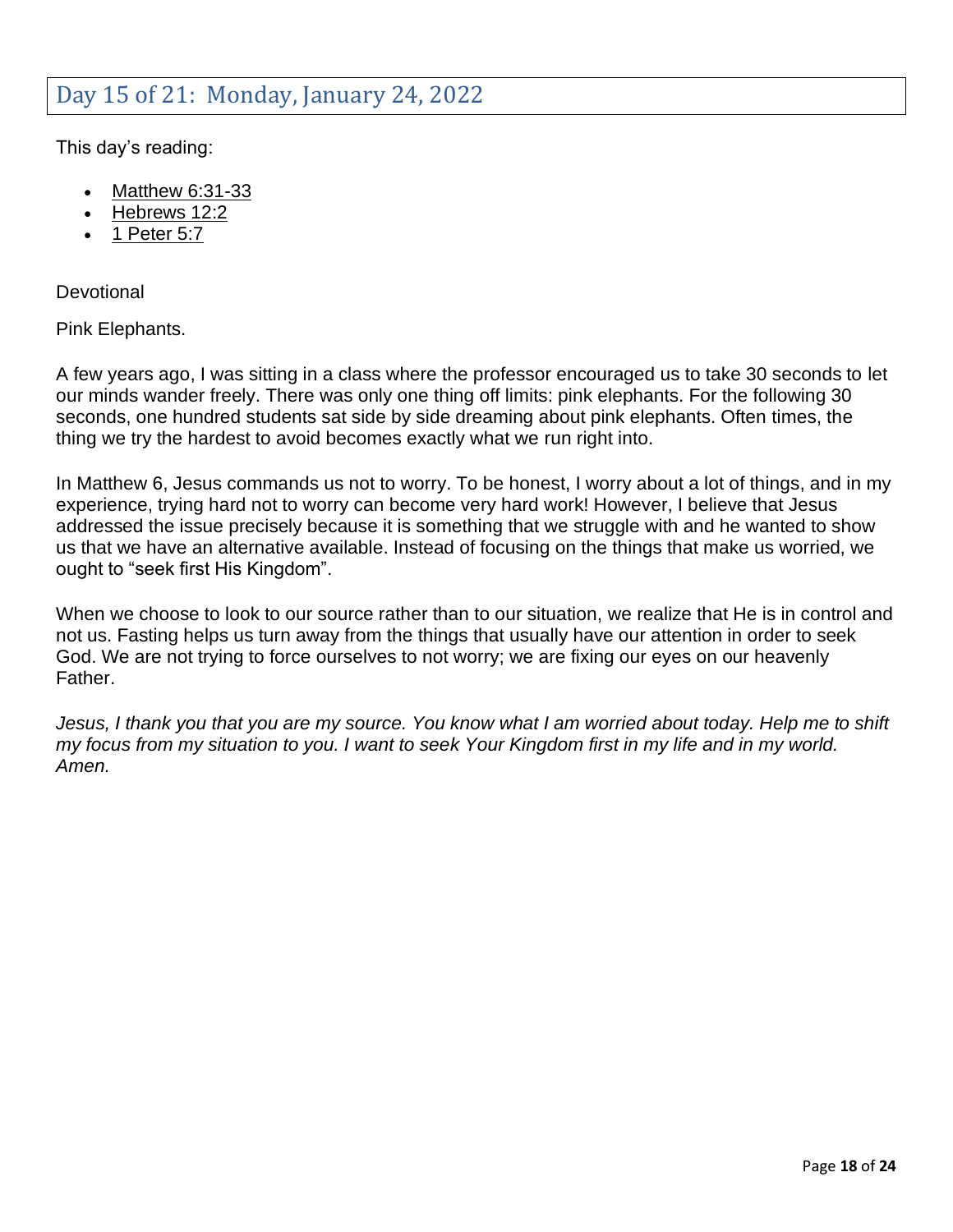### <span id="page-18-0"></span>Day 16 of 21: Tuesday, January 25, 2022

This day's reading:

- [Psalm 27:4](https://my.bible.com/bible/1/PSA.27.4)
- [Psalm 27:8](https://my.bible.com/bible/1/PSA.27.8)

**Devotional** 

Sweet Cravings.

This year, my husband and I decided to do a sugar-free January. We had simply eaten too many sweets over the Christmas season, so we decided to make a change, break a habit, and start the year well. It sounds easy, right? But if you know me, you know that I have a sweet tooth, and throughout all of January, I craved sugar. I have had to be creative with healthy ingredients in an attempt to trick myself to satisfy my sweet craving. I've tried recipes for sugar-free cupcakes, sugarfree banana bread, date and oat balls etc., all with moderate success. But here is the thing; no matter how fluffy the sugar-free cupcakes were, and how moist the banana bread, they were not as sweet as the real thing.

In Psalm 27, King David expressed that there was one thing He craved from God. To crave means to have a powerful desire for something. David, who was yet to become king, had a craving to live with God in His house, to live close to Him. This is what he sought above all else. He didn't seek fame or fortune or favor; he just sought God.

What are you craving above all else? As we fast and seek God, let's ask Him to increase our craving for Him and Him alone. All the riches of this world will never be enough, and our selfish desires will never satisfy us. Nothing is as sweet as the real thing; Jesus.

*Heavenly Father, I crave more of you in my life. As I seek you today, may your presence be so tangible and sweet, and may you speak to me through Your Word. In Jesus' name, amen.*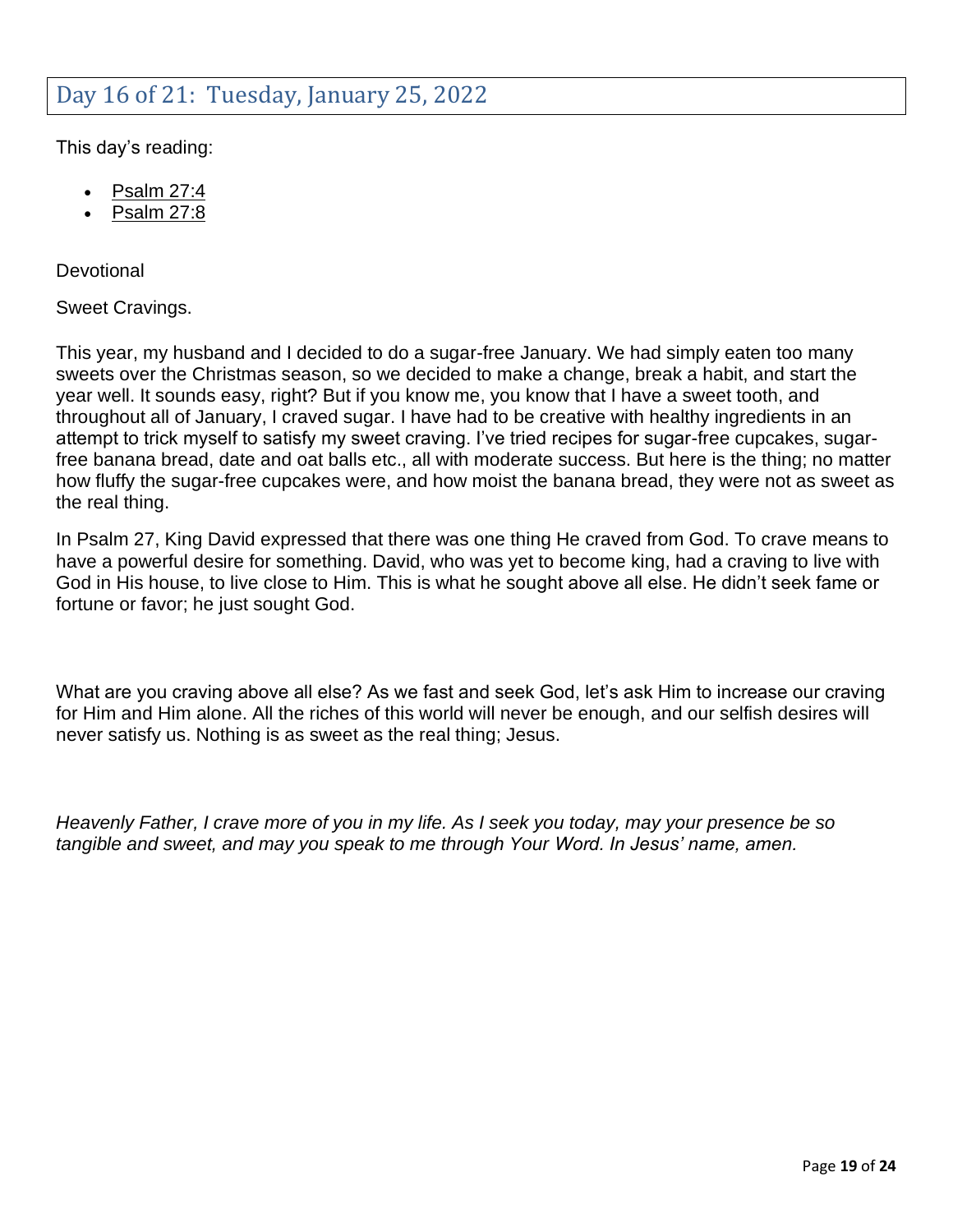### <span id="page-19-0"></span>Day 17 of 21: Wednesday, January 26, 2022

This day's reading:

- [Ephesians 1:15-19](https://my.bible.com/bible/1/EPH.1.15-19)
- [Psalm 119:18](https://my.bible.com/bible/1/PSA.119.18)

**Devotional** 

Clear Sight.

The other day, I got my new glasses and I tell you, the world around me now looks a bit different! Now I'm able to see what I couldn't see clearly before and it brings a dimension to my life that I haven't experienced for a long time. The biggest difference now is that I see the details in the world around me.

What we see, and how we see it, determines the way we live life. In this season of fasting, we have a great opportunity to get our sight fixed. When Mary is standing outside the grave talking to Jesus, she thinks He is the gardener. She is looking at Jesus but she doesn't recognize Him. But when Jesus speaks to her, her eyes open and she cries out, 'My Lord, my master!' The whole situation changed when she saw Jesus. This is what we pray for, too, during this fast. A fresh revelation of God, where we see Him as He really is in detail!

When we see Him, our faith grows. When we see Him, we're being transformed into His likeness. When we see Him, our faith and approach to life and the world around us becomes courageous, influential and attractive. If your sight, for one reason or the other, is blurred, or maybe you're totally blind, the Holy Spirit can touch your spiritual eyes today. He can bring back sight again so you are able to see all who God is and all the good things He has in store for you.

*Father, today I ask you to touch my eyes so I'm able to clearly see who you are. Help me also to see myself, the things and people in my life through your eyes. In Jesus' name. Amen.*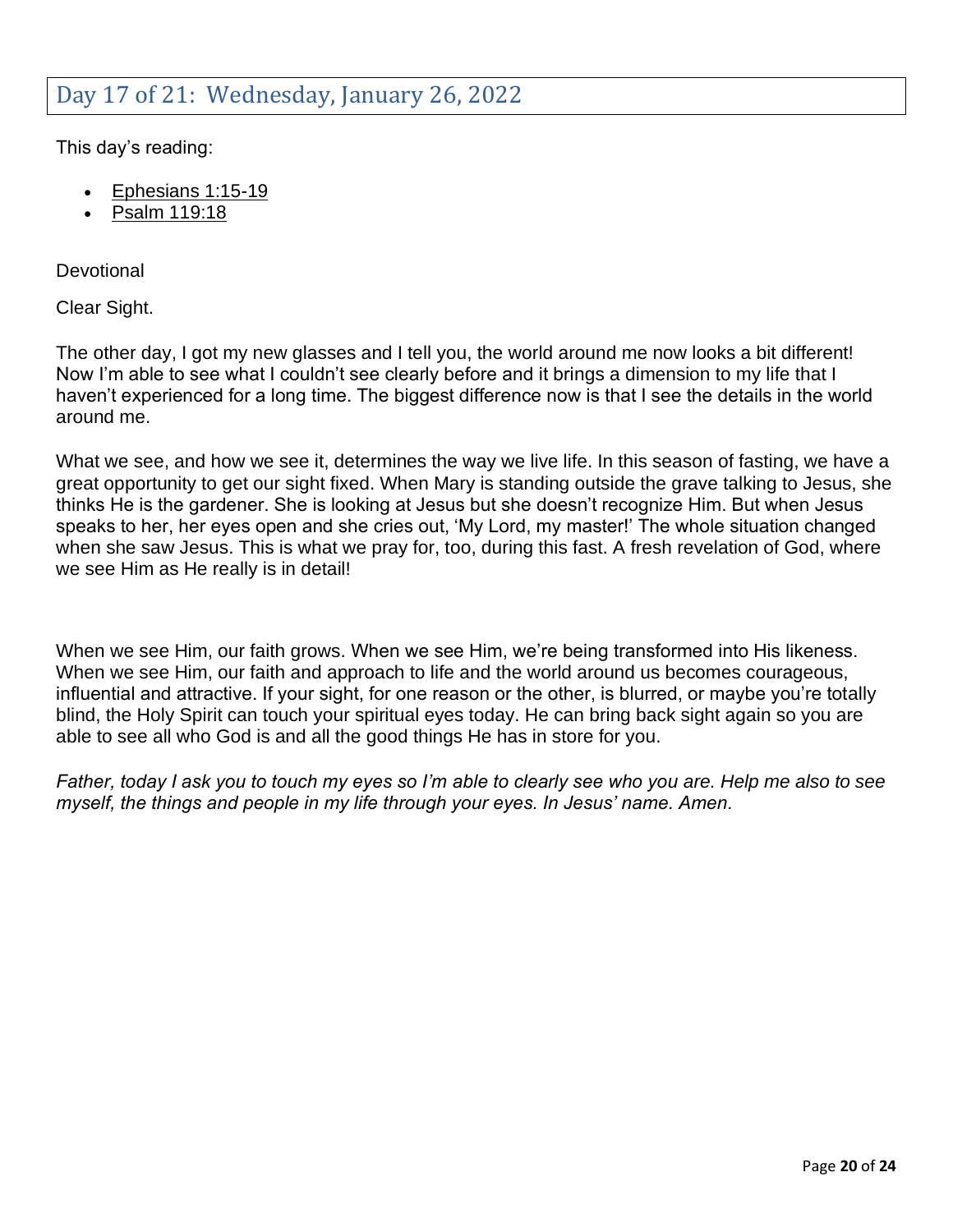### <span id="page-20-0"></span>Day 18 of 21: Thursday, January 27, 2022

This day's reading:

- [Hebrews 4:12](https://my.bible.com/bible/1/HEB.4.12)
- [Matthew 4:4](https://my.bible.com/bible/1/MAT.4.4)
- [Romans 15:4](https://my.bible.com/bible/1/ROM.15.4)

**Devotional** 

My Hungry Place.

I am of the opinion that you don't truly know someone until you have seen them hungry. My experience, though, is that the person who is likely to emerge as the blood sugar is lowered, probably isn't the best version of that individual. For example, when I am hungry, I will completely ignore you. I withdraw to my hungry place where I am unable to listen, speak or focus on anything. In the same way as our bodies need food in order to function (some of you are feeling that right now), our soul and spirit also need feeding.

Before Jesus started His public ministry, He fasted. When the Devil tempted him to eat, Jesus responded by quoting Deuteronomy 8:3, "Man shall not live on bread alone, but on every word that comes from the mouth of God". When we choose to say no to our natural hunger (literal or figurative) in order to feed our soul and spirit, we can believe that God will work in us, transforming us into the best version of ourselves.

*Jesus, I need you more than what I am hungering for. Help me to make a daily decision to feed my spirit with what you have for me. I pray that you will speak to me and change me from the inside out as I read your Word. Amen.*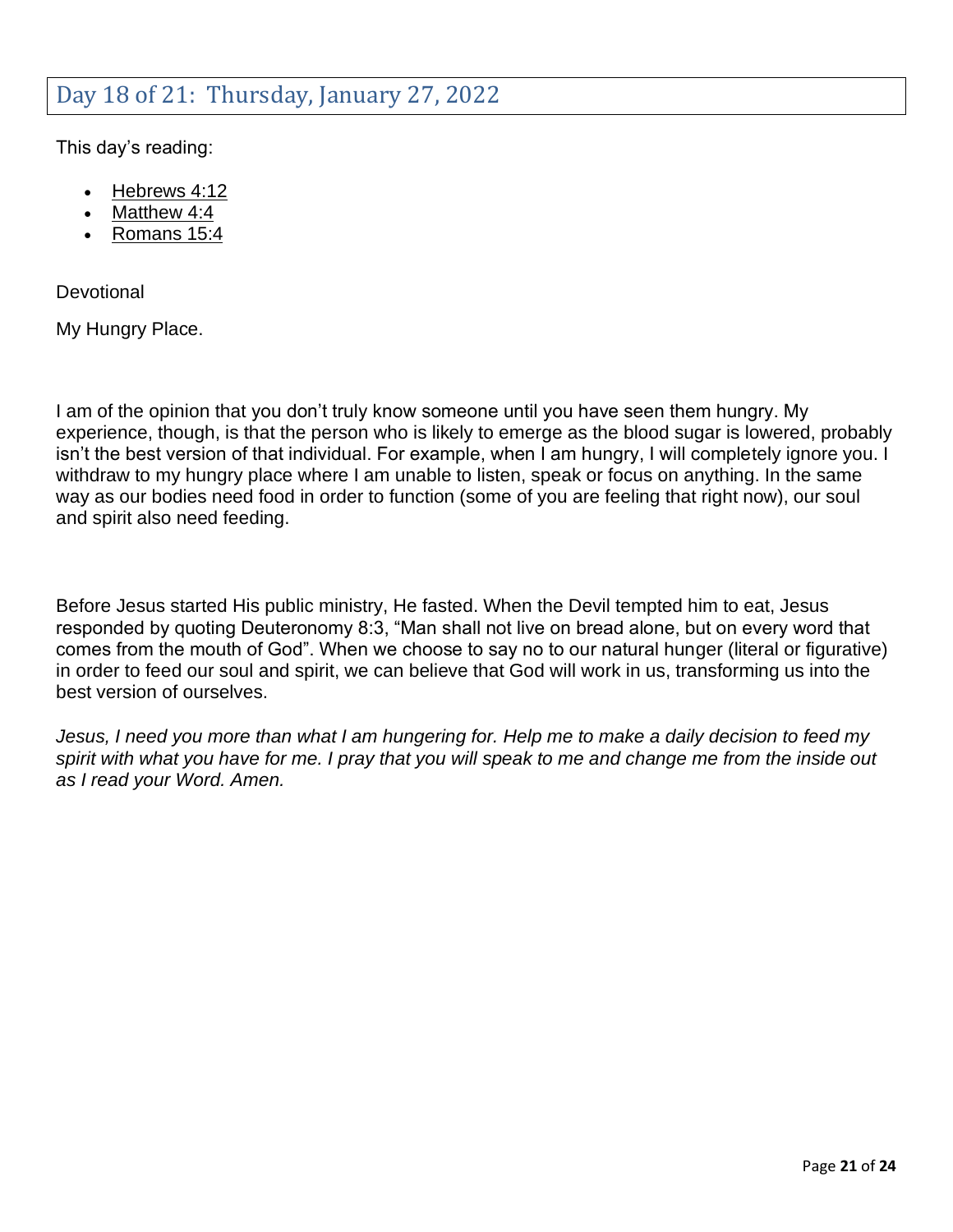### <span id="page-21-0"></span>Day 19 of 21: Friday, January 28, 2022

This day's reading:

- [Song of Solomon 2:15](https://my.bible.com/bible/1/SNG.2.15)
- [Psalm 139:23-24](https://my.bible.com/bible/1/PSA.139.23-24)
- [Ephesians 2:13](https://my.bible.com/bible/1/EPH.2.13)

**Devotional** 

Those Sly Little Foxes.

When Adam and Eve lived in the garden of Eden, their relationship with God was perfect. The Bible says that they were naked, but they felt no shame (Genesis 2:25). Can you even imagine what a perfect relationship with God would be like? Unlimited access to the fullness and greatness of God!

Every now and again, I am overwhelmed by the thought that I have only scratched the surface and seen the tip of the iceberg when it comes to the enormity of who God is. I know Jesus and I love Him, yet the reality is that there is so much I don't yet know and understand about who He is, how He works, and there is so much that I have not yet discovered or experienced. Why? Because we live in a fallen world, sin entered our relationship, and we have free will to choose good and evil.

In the Song of Songs, King Solomon refers to sin as sly little foxes that hinder our relationship with God. He paints a picture of foxes that raid the budding vineyard, and ruin what God has planted. When I read this verse a couple of days ago, it stuck with me, and I started to self-examine. What sly little foxes currently hinder my relationship with God and my growth as a person and leader?

As we fast and seek to go deeper with Him, can I also encourage you to go deeper within yourself? Fasting is not so we can get more of God, it's so that God can get more of us. Maybe you are struggling with insecurity, unforgiveness, bitterness, pride… Whatever your sly little foxes look like, will you trust Him with them and surrender? Here is the beautiful truth; we are not doing this on our own. King Solomon wrote: "We will do it together." Jesus paid the price for our sin, and we no longer have to carry the burden of it.

*Lord, I give you permission to search my heart today. Though it's uncomfortable, if there is anything in me that is not from you and in line with your Word, help me to let it go. Thank you for doing it with me. I don't want anything to hinder our relationship; I want to be fully yours. In Jesus' name, amen.*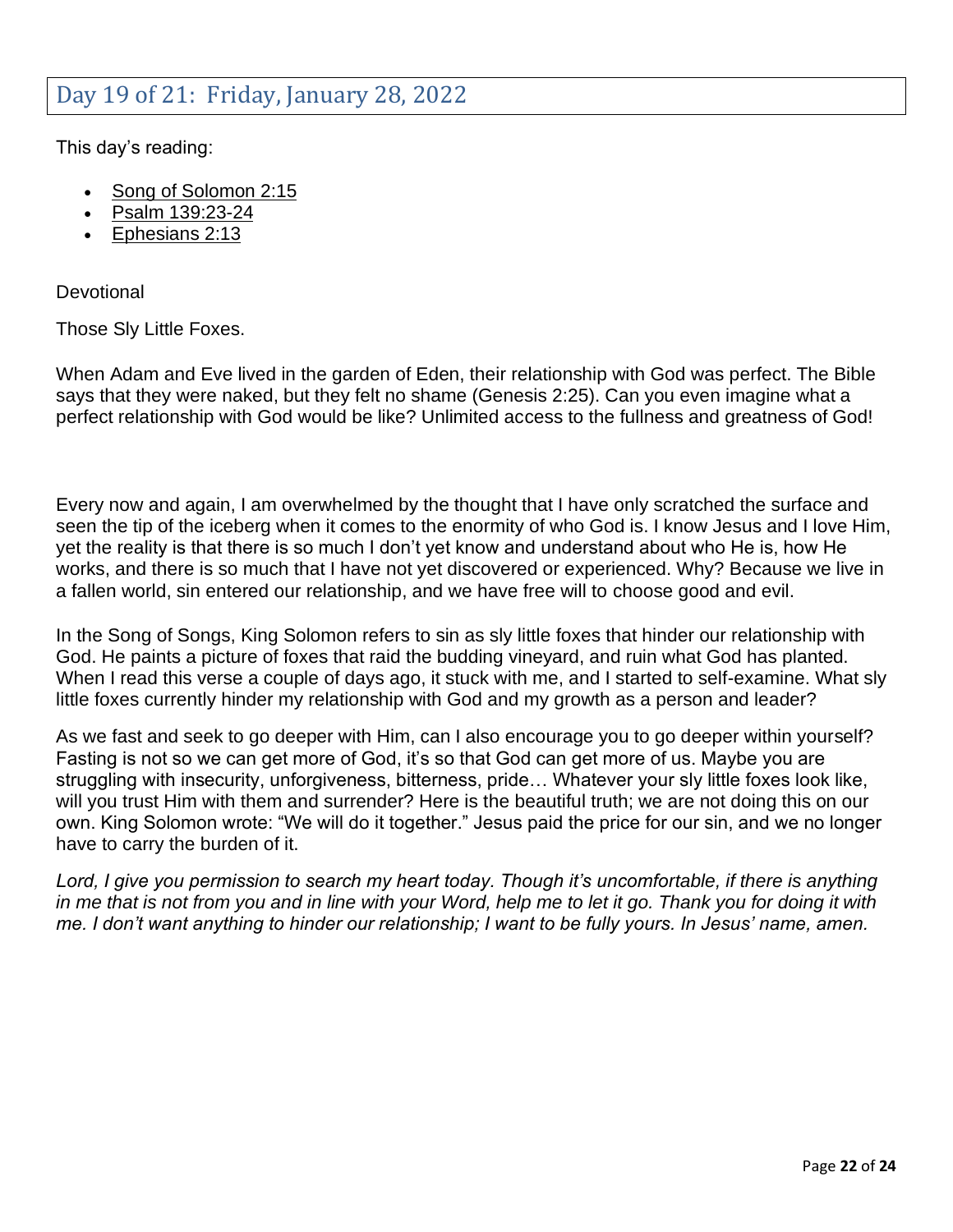### <span id="page-22-0"></span>Day 20 of 21: Saturday, January 29, 2022

This day's reading:

- [Exodus 33:11](https://my.bible.com/bible/1/EXO.33.11)
- [Jeremiah 33:2-3](https://my.bible.com/bible/1/JER.33.2-3)

**Devotional** 

A Face to Face Meeting.

When my husband and I first started dating, we lived on opposite sides of the planet; he lived in Greece and I lived in Australia. For nine months, we got up at the crack of dawn or stayed up extra late just to be able to talk to one another over Skype. While we did our best to make the long-distance season fun, we most certainly counted down the days, the hours and the minutes until we could see each other face to face and not have to worry about the inconvenient time difference or poor Wifi connection in order to talk and spend time together.

In Exodus 33, we read about how Moses used to take a tent and pitch it outside the camp. He called it the tent of meeting, and this is where the Israelites came to inquire of the Lord. It says that "the Lord would speak to Moses' face to face, as one speaks to a friend."

This passage gives me chills. While there is something so exciting and supernatural at play here, there is also a sense of normalcy; two friends meeting and speaking together face to face in a tent. There is no doubt that God's presence was in that place. Even after Moses returned to the camp, it says that his young intern, Joshua, would not leave the tent.

Isn't it wonderful to think that God, the creator of the heavens and the earth, wants to interact with you and me in such a normal, yet supernatural way? Let's seek His face today and expect that He will show up and speak to us as he spoke to Moses – face to face.

*Heavenly Father, I am so expectant to meet with you today. As I seek you, speak to me and reveal to me more of who you are. May your presence be so tangible that I don't want to leave our meeting place and return to my daily activities. I long for more of you. In Jesus' name, amen.*